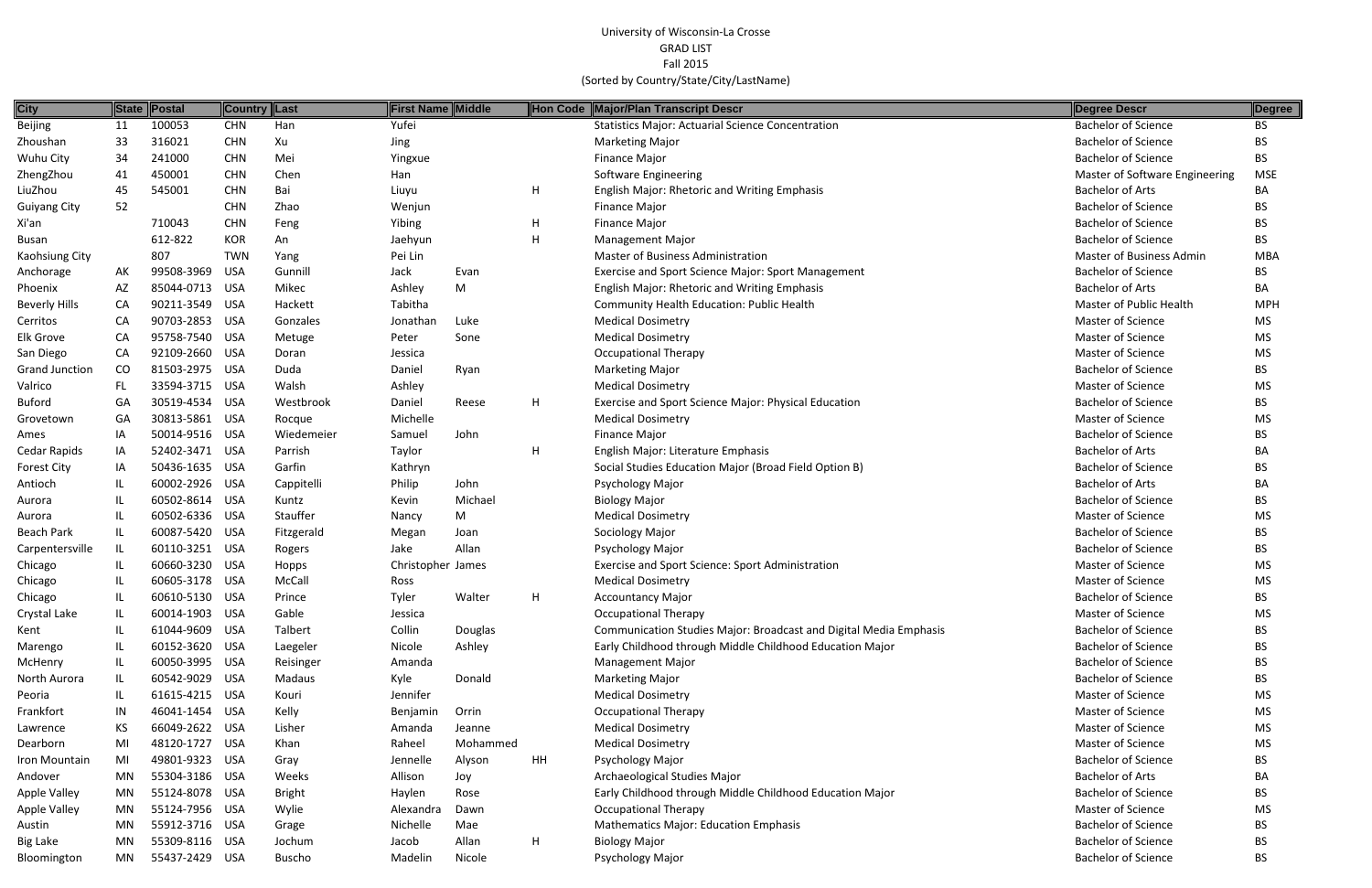| <b>City</b>            |     | State Postal   |            | <b>Country Last</b> | <b>First Name Middle</b> |           |                           | Hon Code Major/Plan Transcript Descr                                                | Degree Descr               | Degree     |
|------------------------|-----|----------------|------------|---------------------|--------------------------|-----------|---------------------------|-------------------------------------------------------------------------------------|----------------------------|------------|
| Caledonia              | MN  | 55921-5766     | <b>USA</b> | Schuttemeier        | Bobbi Jo                 |           | H                         | <b>Biology Major</b>                                                                | <b>Bachelor of Science</b> | <b>BS</b>  |
| Caledonia              | MN  | 55921-8682 USA |            | Voight              | Kevin                    | Edward    |                           | <b>Master of Business Administration</b>                                            | Master of Business Admin   | <b>MBA</b> |
| Cambridge              | MN  | 55008-4130 USA |            | Olander             | Amanda                   | Christine | H                         | Middle Childhood through Early Adolescence Education Major                          | <b>Bachelor of Science</b> | BS.        |
| Chaska                 | MN  | 55318-3209     | USA        | Gebhart             | Abigail                  | Ann       |                           | Middle Childhood through Early Adolescence Education Major                          | <b>Bachelor of Science</b> | <b>BS</b>  |
| Chaska                 | MN  | 55318-4554     | USA        | Snyder              | Charles                  | Ryan      |                           | <b>Marketing Major</b>                                                              | <b>Bachelor of Science</b> | BS         |
| Claremont              | MN  | 55924-4562 USA |            | Jennings            | Jason                    | John      |                           | Sociology Major                                                                     | <b>Bachelor of Science</b> | <b>BS</b>  |
| Delavan                | MN  | 56023-5103 USA |            | Driscoll            | Camille                  | Kae       | H                         | Middle Childhood through Early Adolescence Education Major                          | <b>Bachelor of Science</b> | <b>BS</b>  |
| Duluth                 | MN  | 55811-3834 USA |            | Johnson             | Samantha                 | Rae       |                           | <b>Occupational Therapy</b>                                                         | <b>Master of Science</b>   | MS         |
| Eagan                  | MN  | 55122-3138 USA |            | Mattson             | Elizabeth                | Ann       | H                         | Physics Major: Biomedical Concentration                                             | <b>Bachelor of Science</b> | BS         |
| Eagan                  | MN  | 55123-3940 USA |            | Wagner              | Laura                    | Allison   | HH                        | Psychology Major                                                                    | <b>Bachelor of Arts</b>    | BA         |
| Easton                 | MN  | 56025-0134     | - USA      | Sonnek              | Samantha                 | Lynn      |                           | <b>Clinical Exercise Physiology</b>                                                 | <b>Master of Science</b>   | MS         |
| Easton                 | MN  | 56025-7302 USA |            | Warmka              | Sara                     | Kathryn   | $\boldsymbol{\mathsf{H}}$ | Early Childhood through Middle Childhood Education Major                            | <b>Bachelor of Science</b> | BS         |
| <b>Eden Prairie</b>    | MN  | 55344-3906 USA |            | Hegland             | Abby                     | Jean      | H                         | Middle Childhood through Early Adolescence Education Major                          | <b>Bachelor of Science</b> | <b>BS</b>  |
| Elgin                  | MN. | 55932-5250 USA |            | Flicker             | Laura                    | Caroline  |                           | <b>Therapeutic Recreation Major</b>                                                 | <b>Bachelor of Science</b> | <b>BS</b>  |
| Excelsior              | MN  | 55331-8990 USA |            | Simmer              | Mitchell                 | Keith     |                           | <b>Marketing Major</b>                                                              | <b>Bachelor of Science</b> | BS         |
| Excelsior              | MN  | 55331-3128 USA |            | Vidmar              | Mia                      | Marie     |                           | <b>Biology Major</b>                                                                | <b>Bachelor of Science</b> | <b>BS</b>  |
| Fairmont               | MN  | 56031-2429 USA |            | Timmerman           | Morgan                   | Roxanne   |                           | Psychology Major                                                                    | <b>Bachelor of Science</b> | <b>BS</b>  |
| Fridley                | MN  | 55432-5518 USA |            | Earley              | Catherine                | Mary      |                           | Communication Studies Major: Organizational and Professional Communication Emphasis | <b>Bachelor of Science</b> | <b>BS</b>  |
| Glencoe                | MN  | 55336-7725 USA |            | Ahlbrecht           | Nicole                   | LaeCee    |                           | <b>Accountancy Major</b>                                                            | <b>Bachelor of Science</b> | <b>BS</b>  |
| <b>Good Thunder</b>    | MN  | 56037-4400 USA |            | Leagjeld            | Jordan                   |           |                           | <b>Marketing Major</b>                                                              | <b>Bachelor of Science</b> | <b>BS</b>  |
| <b>Grand Meadow</b>    | MN  | 55936-8645 USA |            | Fry                 | Sara                     | Lynn      |                           | <b>Clinical Exercise Physiology</b>                                                 | Master of Science          | MS         |
| Harris                 | MN. | 55032-3531 USA |            | Nelson              | Alexandra                |           |                           | Exercise and Sport Science Major: Exercise Science - Pre-professional Track         | <b>Bachelor of Science</b> | BS.        |
| Hinckley               | MN  | 55037-8445     | USA        | Scullard            | Amy                      | Kathryn   | H                         | <b>Management Major</b>                                                             | <b>Bachelor of Science</b> | <b>BS</b>  |
| Hokah                  | MN  | 55941-0377 USA |            | Hammon              | Bobbi                    |           |                           | Sociology Major                                                                     | <b>Bachelor of Science</b> | BS         |
| Inver Grove Height: MN |     | 55076-1312 USA |            | O'Keefe             | Amanda                   | Catherine |                           | Exercise and Sport Science Major: Physical Education                                | <b>Bachelor of Science</b> | BS.        |
| Inver Grove Height: MN |     | 55077-4535 USA |            | Willaert            | <b>Brittney</b>          | Lydonna   |                           | Management Major                                                                    | <b>Bachelor of Science</b> | <b>BS</b>  |
| Kimball                | MN  | 55353-9640 USA |            | Gohmann             | Cora                     | Jean      |                           | <b>Management Major</b>                                                             | <b>Bachelor of Science</b> | BS         |
| La Crescent            | MN  | 55947-9771 USA |            | Jensen              | Alyssa                   | Mae       | H                         | <b>Accountancy Major</b>                                                            | <b>Bachelor of Science</b> | <b>BS</b>  |
| Lino Lakes             | MN  | 55014-3332 USA |            | Beckemeyer          | Kayla                    | Elicerio  |                           | <b>Computer Science Major</b>                                                       | <b>Bachelor of Science</b> | BS         |
| Maple Grove            | MN  | 55311-1249 USA |            | Griffith            | Patrick                  |           | HH                        | Exercise and Sport Science Major: Exercise Science - Pre-professional Track         | <b>Bachelor of Science</b> | <b>BS</b>  |
| Maple Lake             | MN. | 55358-4200 USA |            | Jude                | Jacinta                  | Mary      |                           | <b>Occupational Therapy</b>                                                         | <b>Master of Science</b>   | MS         |
| Minneapolis            | MN  | 55418-4736 USA |            | <b>Bruehling</b>    | Sabrina                  |           | HH                        | Art Major                                                                           | <b>Bachelor of Science</b> | <b>BS</b>  |
| Minneapolis            | MN  | 55414-1632 USA |            | Schiessl            | Tyler                    | James     | H                         | Finance Major                                                                       | <b>Bachelor of Science</b> | <b>BS</b>  |
| Minnetonka             | MN  | 55345-1228 USA |            | Jahns               | Erin                     | Evelyn    | H                         | English Major: Rhetoric and Writing Emphasis                                        | <b>Bachelor of Arts</b>    | BA         |
| Monticello             | MN  | 55362-3287     | USA        | Zimmerman           | Nichole                  | Jarae     | H                         | Management Major                                                                    | <b>Bachelor of Science</b> | BS         |
| Northfield             | MN  | 55057-5160 USA |            | Janak               | Nicholas                 | Ryan      |                           | Physics Major                                                                       | <b>Bachelor of Science</b> | BS         |
| Oakdale                | MN  | 55128-5035 USA |            | Nielsen             | Lauren                   | Rose      |                           | Sociology Major                                                                     | <b>Bachelor of Science</b> | <b>BS</b>  |
| Oronoco                | MN  | 55960-9501 USA |            | Gallagher           | Megan                    | Kalene    | HH                        | <b>Management Major</b>                                                             | <b>Bachelor of Science</b> | <b>BS</b>  |
| Owatonna               | MN  | 55060-4008 USA |            | Farrier             | Rebecca                  | Jean      | HH                        | English Major: Rhetoric and Writing Emphasis                                        | <b>Bachelor of Arts</b>    | BA         |
| Plymouth               | MN  | 55446-2609 USA |            | Gurria              | Robyn                    | Skylar    |                           | Sociology Major                                                                     | <b>Bachelor of Science</b> | BS         |
| Prior Lake             | MN  | 55372-8174 USA |            | Pearson             | Matthew                  | Thomas    |                           | Finance Major                                                                       | <b>Bachelor of Science</b> | BS         |
| Red Wing               | MN  | 55066-4107 USA |            | Ahern               | William                  | Thomas    |                           | <b>Accountancy Major</b>                                                            | <b>Bachelor of Science</b> | <b>BS</b>  |
| Richfield              | MN  | 55423-1232 USA |            | Lemieux             | Benjamin                 | Patrick   |                           | <b>Medical Dosimetry</b>                                                            | <b>Master of Science</b>   | MS         |
| Rochester              | MN  | 55902-1689 USA |            | Essig               | Tyler                    | James     | H                         | <b>Exercise and Sport Science Major: Sport Management</b>                           | <b>Bachelor of Science</b> | <b>BS</b>  |
| Rochester              | MN  | 55904-4708 USA |            | <b>Higgins</b>      | Amy                      | Beth      |                           | <b>Computer Science Major</b>                                                       | <b>Bachelor of Science</b> | BS         |
| Rochester              | MN  | 55902-4230 USA |            | Miller              | Juliann                  | Emma      |                           | Communication Studies Major: Organizational and Professional Communication Emphasis | <b>Bachelor of Science</b> | BS         |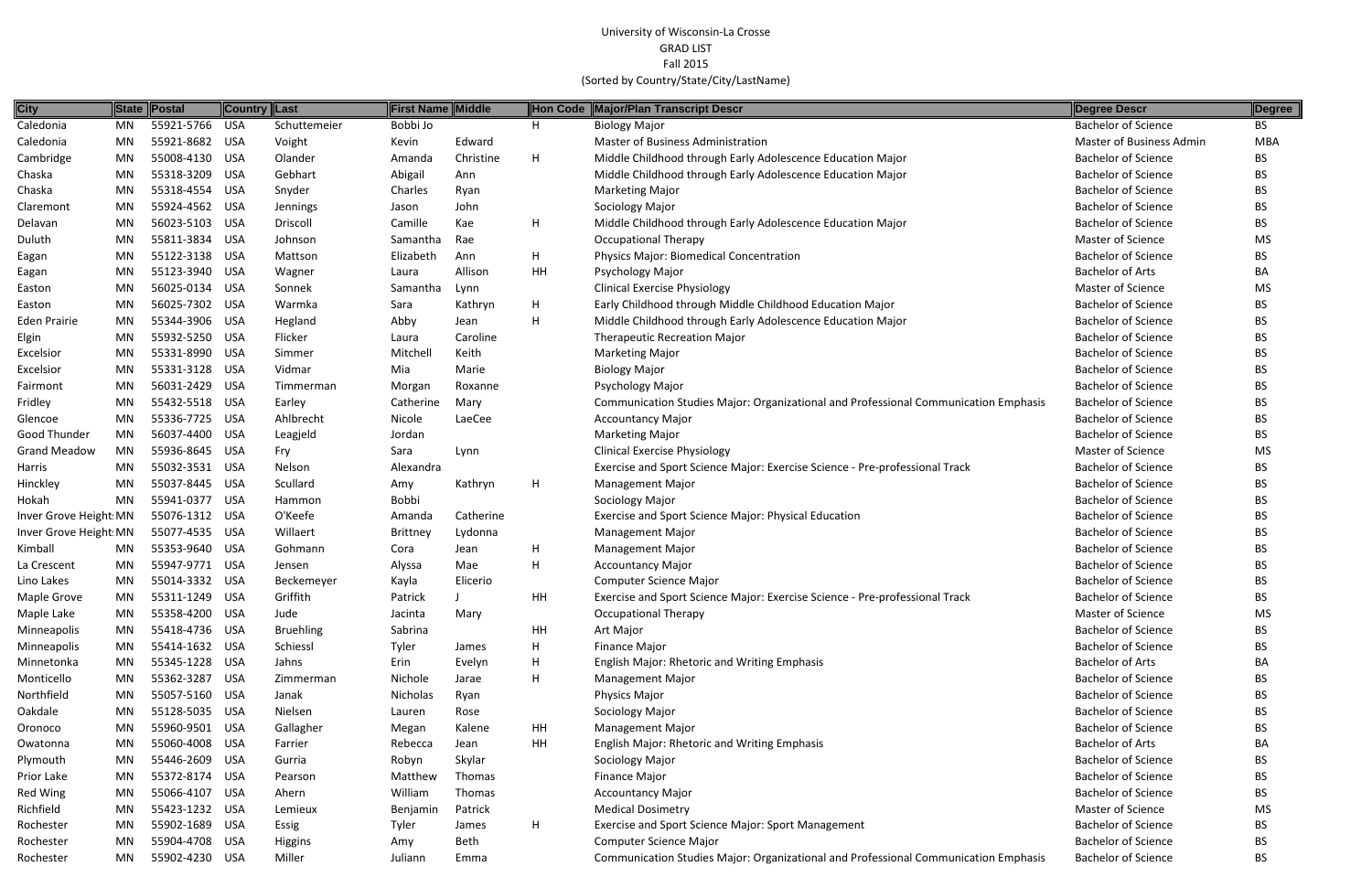| <b>City</b>             |           | State Postal   | <b>Country Last</b> |                | <b>First Name Middle</b> |             | Hon Code | Major/Plan Transcript Descr                                                         | Degree Descr               | Degree    |
|-------------------------|-----------|----------------|---------------------|----------------|--------------------------|-------------|----------|-------------------------------------------------------------------------------------|----------------------------|-----------|
| Rochester               | <b>MN</b> | 55901-2502 USA |                     | Wood           | Karolyn                  | Christine   |          | <b>Biology Major</b>                                                                | <b>Bachelor of Science</b> | <b>BS</b> |
| Rogers                  | MN        | 55374-9742 USA |                     | Nerison        | Molly                    | A           |          | <b>Mathematics Major</b>                                                            | <b>Bachelor of Science</b> | BS        |
| Rosemount               | MN        | 55068-1785 USA |                     | Norris         | Madison                  | Marie       | HH       | Communication Studies Major: Organizational and Professional Communication Emphasis | <b>Bachelor of Arts</b>    | BA        |
| Rosemount               | MN        | 55068-4667     | USA                 | Smeed          | Danielle                 | Ann         |          | Communication Studies Major: Interpersonal Communication Emphasis                   | <b>Bachelor of Arts</b>    | BA        |
| Roseville               | <b>MN</b> | 55113-5801 USA |                     | Finnegan       | Erin                     |             |          | <b>Occupational Therapy</b>                                                         | Master of Science          | <b>MS</b> |
| Saint Charles           | MN        | 55972-4178 USA |                     | Rosiejka       | <b>Brett</b>             | Alder       |          | Mathematics Major: Applied Emphasis                                                 | <b>Bachelor of Science</b> | BS        |
| Saint Michael           | MN        | 55376-1019 USA |                     | Gust           | Cassandra                | Louise      |          | <b>Political Science Major</b>                                                      | <b>Bachelor of Science</b> | BS        |
| Saint Michael           | MN        | 55376-9535 USA |                     | Hegland        | Lucas                    | Alan        |          | Exercise and Sport Science Major: Physical Education                                | <b>Bachelor of Science</b> | <b>BS</b> |
| Shafer                  | <b>MN</b> | 55074-9798 USA |                     | Stein          | Madeline                 | Clare       |          | <b>Biology Major</b>                                                                | <b>Bachelor of Science</b> | BS        |
| Shakopee                | MN        | 55379-3127 USA |                     | Padfield       | <b>Brett</b>             | Matthew     |          | Philosophy Major                                                                    | <b>Bachelor of Science</b> | <b>BS</b> |
| South Saint Paul        | MN        | 55075-3310 USA |                     | Olson          | Carly                    | Rae         |          | <b>Biology Major: Aquatic Science Concentration</b>                                 | <b>Bachelor of Science</b> | BS        |
| Spicer                  | MN        | 56288-9574 USA |                     | Zimmer         | Thomas                   | Anthony     |          | Physics Major: Biomedical Concentration                                             | <b>Bachelor of Science</b> | BS        |
| St Louis Park           | MN        | 55426-3505 USA |                     | Siudzinski     | Logan                    | Joseph      | H        | Finance Major                                                                       | <b>Bachelor of Science</b> | BS        |
| Stewartville            | MN        | 55976-1099 USA |                     | Buchanan       | Cody                     | Duane       |          | Exercise and Sport Science Major: Physical Education                                | <b>Bachelor of Science</b> | BS        |
| Stillwater              | MN        | 55082-4190 USA |                     | Forster        | Katie                    | Lee         |          | Early Childhood through Middle Childhood Education Major                            | <b>Bachelor of Science</b> | <b>BS</b> |
| Truman                  | MN        | 56088-1301 USA |                     | Hintz          | Rebecca                  | Kathleen    | HH       | <b>Accountancy Major</b>                                                            | <b>Bachelor of Science</b> | BS        |
| Vadnais Heights         | MN        | 55127-5105 USA |                     | Mansee         | Zachary                  | Tyler       |          | <b>Accountancy Major</b>                                                            | <b>Bachelor of Science</b> | <b>BS</b> |
| White Bear Lake         | MN        | 55110-6714 USA |                     | Arthur         | Kevin                    |             |          | <b>Clinical Exercise Physiology</b>                                                 | Master of Science          | MS        |
| Winona                  | MN        | 55987-5592 USA |                     | <b>Bublitz</b> | Justin                   | John        |          | Geography Major: Environmental Science Concentration                                | <b>Bachelor of Science</b> | BS        |
| Woodbury                | MN        | 55125-4000 USA |                     | Vierling       | Krista                   | Noel        |          | <b>Marketing Major</b>                                                              | <b>Bachelor of Science</b> | <b>BS</b> |
| Lake St Louis           | MO        | 63367-3010 USA |                     | Hawk           | Ellie                    | Rose        |          | <b>Medical Dosimetry</b>                                                            | <b>Master of Science</b>   | MS        |
| Greenville              | NC        | 27858-6749 USA |                     | Jablonski      | Scott                    | Christopher | HH       | Art Major                                                                           | <b>Bachelor of Science</b> | <b>BS</b> |
| Cherry Hill             | NJ        | 08034-2126 USA |                     | Apinorasethkul | Ontida                   |             |          | <b>Medical Dosimetry</b>                                                            | Master of Science          | <b>MS</b> |
| Brooklyn                | NY.       | 11201-3129 USA |                     | Chen           | Doris                    |             |          | <b>Medical Dosimetry</b>                                                            | <b>Master of Science</b>   | MS        |
| Staten Island           | NY.       | 10314-5707 USA |                     | Mekhael        | Wael                     |             |          | <b>Medical Dosimetry</b>                                                            | <b>Master of Science</b>   | <b>MS</b> |
| Tuckahoe                | NY        | 10707-1001 USA |                     | Ahmed          | Yasmin                   |             |          | <b>Medical Dosimetry</b>                                                            | <b>Master of Science</b>   | MS        |
| <b>Chagrin Falls</b>    | OH        | 44022-2280 USA |                     | Solberg        | Julianne                 | Elizabeth   |          | <b>Occupational Therapy</b>                                                         | <b>Master of Science</b>   | MS.       |
| Wooster                 | <b>OH</b> | 44691-5218 USA |                     | Duffy          | Seth                     | Robert      |          | <b>Medical Dosimetry</b>                                                            | Master of Science          | MS        |
| Corvallis               | <b>OR</b> | 97330-6015 USA |                     | Forrester      | Karlei                   | Marie       |          | <b>Clinical Exercise Physiology</b>                                                 | Master of Science          | <b>MS</b> |
| Baden                   | PA        | 15005-2337 USA |                     | Moore          | April                    |             |          | <b>Medical Dosimetry</b>                                                            | Master of Science          | MS        |
| Aiken                   | <b>SC</b> | 29803-5768 USA |                     | Krueger        | Karen                    | Lee         |          | <b>Medical Dosimetry</b>                                                            | <b>Master of Science</b>   | MS        |
| Franklin                | TN        | 37067-8625 USA |                     | Willis         | Reisha                   | Nicole      |          | <b>Medical Dosimetry</b>                                                            | Master of Science          | MS        |
| Gallatin                | TN        | 37066-4822 USA |                     | Wright         | Dewey                    | Marlon      |          | <b>Medical Dosimetry</b>                                                            | <b>Master of Science</b>   | MS        |
| Waco                    | TX        | 76710-5071 USA |                     | Granatowicz    | Andrew                   | Daniel      |          | <b>Medical Dosimetry</b>                                                            | Master of Science          | MS        |
| Hurricane               | UT        | 84737-7746 USA |                     | Hirschi        | Peter                    |             |          | <b>Medical Dosimetry</b>                                                            | Master of Science          | MS        |
| Richmond                | VA        | 23238-3407 USA |                     | Polishchuk     | Tayisiya                 |             |          | <b>Medical Dosimetry</b>                                                            | Master of Science          | MS        |
| Colchester              | VT        | 05446-1543 USA |                     | Taylor         | Jonathan                 |             |          | <b>Medical Dosimetry</b>                                                            | <b>Master of Science</b>   | MS        |
| Seattle                 | WA        | 98107-3781 USA |                     | MacLennan      | Grayden                  | Thorsteinn  |          | <b>Medical Dosimetry</b>                                                            | <b>Master of Science</b>   | MS        |
| Adell                   | WI        | 53001-1505 USA |                     | Hafeman        | Bethany                  | Ann         |          | Psychology Major                                                                    | <b>Bachelor of Science</b> | ВS        |
| Altoona                 | WI        | 54720-2587 USA |                     | Hessel         | Rachel                   |             |          | <b>Occupational Therapy</b>                                                         | Master of Science          | MS        |
| Amery                   | WI        | 54001-4847 USA |                     | Rimestad       | Landen                   | Lee         |          | <b>Recreation Management Major</b>                                                  | <b>Bachelor of Science</b> | BS        |
| <b>Amherst Junction</b> | WI        | 54407-9169 USA |                     | Pinter         | Michelle                 | Rae         | HH       | Early Childhood through Middle Childhood Education Major                            | <b>Bachelor of Science</b> | BS        |
| Appleton                | WI        | 54915-9400 USA |                     | <b>Bosin</b>   | Amy                      | Nicole      |          | <b>Occupational Therapy</b>                                                         | <b>Master of Science</b>   | <b>MS</b> |
| Appleton                | WI.       | 54915-4735 USA |                     | Ebben          | Angela                   | Marie       | H        | <b>Therapeutic Recreation Major</b>                                                 | <b>Bachelor of Science</b> | BS        |
| Appleton                | WI        | 54913-6323 USA |                     | Gill           | Megan                    | Elizabeth   |          | Exercise and Sport Science Major: Exercise Science - Fitness Track                  | <b>Bachelor of Science</b> | BS        |
| Appleton                | WI        | 54913-6398 USA |                     | Hoppe          | Kelly                    | Gay         |          | <b>Clinical Exercise Physiology</b>                                                 | Master of Science          | MS        |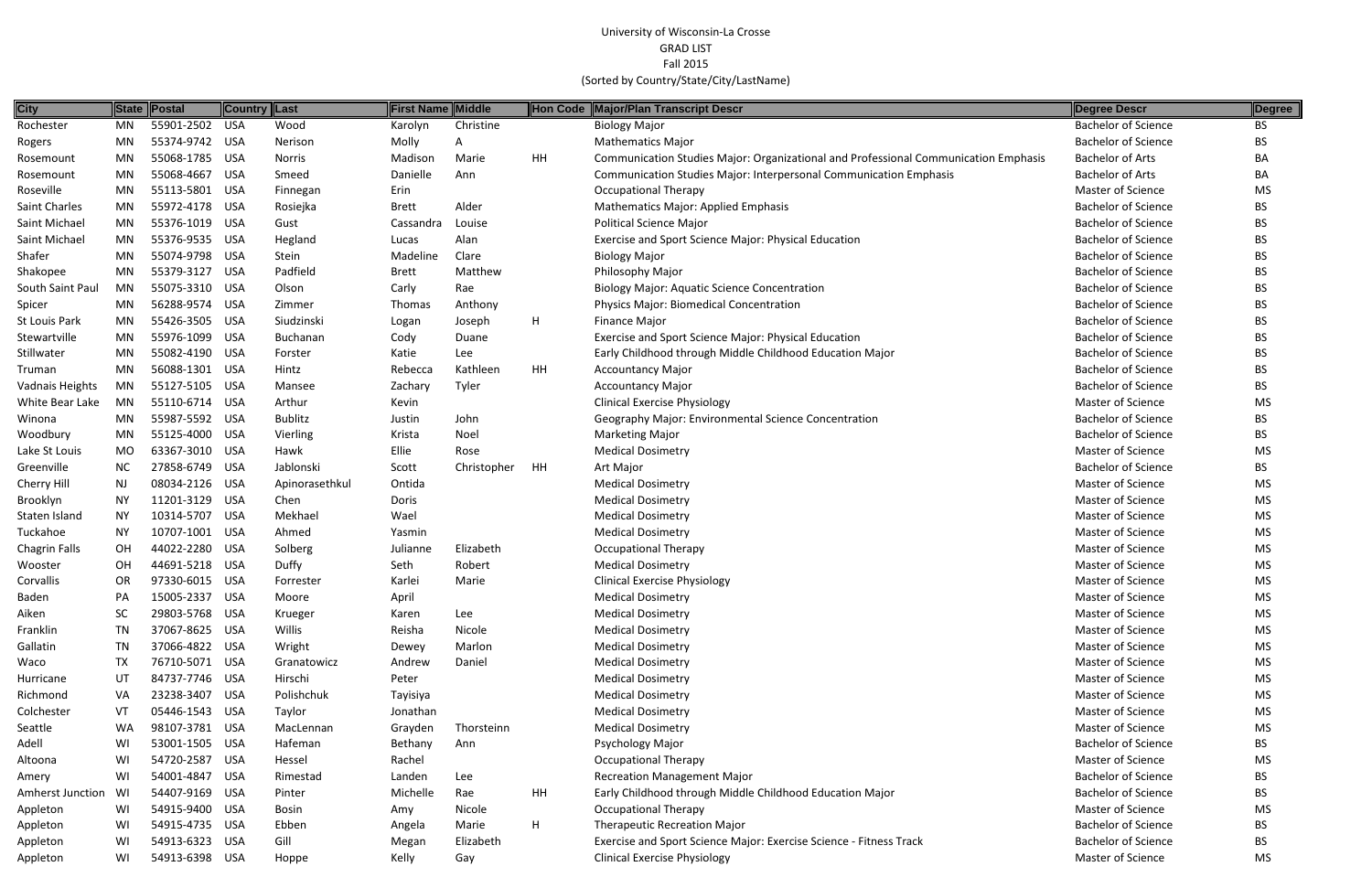| <b>City</b>        |    | State Postal   | Country Last |               | <b>First Name Middle</b> |              |           | Hon Code Major/Plan Transcript Descr                                                | Degree Descr               | Degree    |
|--------------------|----|----------------|--------------|---------------|--------------------------|--------------|-----------|-------------------------------------------------------------------------------------|----------------------------|-----------|
| Appleton           | WI | 54915-2832     | USA          | Krumplitsch   | Lyndsay                  | Audrey       | H         | Middle Childhood through Early Adolescence Education Major                          | <b>Bachelor of Science</b> | <b>BS</b> |
| Appleton           | WI | 54915-4006 USA |              | Neveu         | Samantha                 | Beth         |           | <b>Biology Major</b>                                                                | <b>Bachelor of Science</b> | <b>BS</b> |
| Appleton           | WI | 54915-4569 USA |              | Schmidt       | Trenton                  | David        | HH        | <b>Accountancy Major</b>                                                            | <b>Bachelor of Science</b> | <b>BS</b> |
| Appleton           | WI | 54915-9440     | USA          | Schreiber     | Erica                    |              |           | Psychology Major                                                                    | <b>Bachelor of Science</b> | <b>BS</b> |
| Appleton           | WI | 54913-8194     | USA          | Selleck       | Martin                   | David        |           | Social Studies Education Major (Broad Field Option B)                               | <b>Bachelor of Science</b> | BS        |
| Arcadia            | WI | 54612-8257     | USA          | Taylor        | Colton                   | Blain        |           | <b>Biology Major: Biomedical Science Concentration</b>                              | <b>Bachelor of Science</b> | <b>BS</b> |
| Arkansaw           | WI | 54721-8613 USA |              | Lauer         | Christie                 |              |           | Sociology Major                                                                     | <b>Bachelor of Science</b> | <b>BS</b> |
| Arpin              | WI | 54410-9584     | <b>USA</b>   | Neve          | Rachel                   | Lynn         |           | Microbiology Major: Biomedical Concentration                                        | <b>Bachelor of Science</b> | BS.       |
| Ashland            | WI | 54806          | <b>USA</b>   | Chingo        | Jordan                   | Nacole       |           | <b>Occupational Therapy</b>                                                         | Master of Science          | MS        |
| Balsam Lake        | WI | 54810-2925     | USA          | Hendricks     | Dylan                    | Joseph       |           | <b>Biology Major: Biomedical Science Concentration</b>                              | <b>Bachelor of Science</b> | BS.       |
| Bangor             | WI | 54614-9113     | USA          | Davis         | Emily                    |              | H         | Early Childhood through Middle Childhood Education Major                            | <b>Bachelor of Science</b> | <b>BS</b> |
| Bangor             | WI | 54614-9407     | USA          | Radke         | Kristen                  | Carrie       |           | <b>Accountancy Major</b>                                                            | <b>Bachelor of Science</b> | <b>BS</b> |
| Baraboo            | WI | 53913-1305 USA |              | Kuchta        | Micah                    | Allen        |           | Exercise and Sport Science Major: Physical Education                                | <b>Bachelor of Science</b> | <b>BS</b> |
| Baraboo            | WI | 53913-1143 USA |              | Meyer         | Emilee                   | Marie        | H         | Public Administration Major                                                         | <b>Bachelor of Arts</b>    | BA        |
| Bayside            | WI | 53217-1959 USA |              | Squire        | Christopher Michael      |              |           | <b>Biology Major</b>                                                                | <b>Bachelor of Science</b> | <b>BS</b> |
| Beaver Dam         | WI | 53916-9714 USA |              | Heiar         | Cody                     | James        |           | Finance Major: Risk, Insurance and Financial Planning Concentration                 | <b>Bachelor of Science</b> | BS        |
| <b>Beloit</b>      | WI | 53511-2110 USA |              | Disrud        | Samantha                 | Rose         |           | <b>Biology Major: Biomedical Science Concentration</b>                              | <b>Bachelor of Science</b> | <b>BS</b> |
| Beloit             | WI | 53511-8492 USA |              | Wright        | Ami                      | Renee        |           | Early Childhood through Middle Childhood Education Major                            | <b>Bachelor of Science</b> | <b>BS</b> |
| Berlin             | WI | 54923-2414 USA |              | Miller        | Austin                   | James        |           | <b>Information Systems Major</b>                                                    | <b>Bachelor of Science</b> | <b>BS</b> |
| Berlin             | WI | 54923-2414 USA |              | Roehl         | Megan                    | Marie        | Н         | Middle Childhood through Early Adolescence Education Major                          | <b>Bachelor of Science</b> | <b>BS</b> |
| Berlin             | WI | 54923-9440 USA |              | Schrader      | Robert                   | M            | HH        | Social Studies Education Major (Broad Field Option B)                               | <b>Bachelor of Science</b> | BS        |
| <b>Black Earth</b> | WI | 53515-9534 USA |              | Hamel         | Dylan                    | Ari Sandager |           | Geography Major: Geographic Information Science Concentration                       | <b>Bachelor of Science</b> | <b>BS</b> |
| <b>Black Earth</b> | WI | 53515-9340 USA |              | Matousek      | Hannah                   | Louise       |           | <b>Biology Major</b>                                                                | <b>Bachelor of Science</b> | <b>BS</b> |
| Blanchardville     | WI | 53516-9643 USA |              | <b>Burke</b>  | Benjamin                 | Joseph       |           | Communication Studies Major: Organizational and Professional Communication Emphasis | <b>Bachelor of Science</b> | BS        |
| Bloomer            | WI | 54724-1723 USA |              | Ludwigson     | Jaime                    | Elizabeth    |           | <b>Biology Major</b>                                                                | <b>Bachelor of Science</b> | BS.       |
| Bloomer            | WI | 54724-4692 USA |              | Zeman         | Chloe                    | Jo           |           | Psychology Major                                                                    | <b>Bachelor of Science</b> | <b>BS</b> |
| Boscobel           | WI | 53805-1721 USA |              | Dilley        | Brittany                 | Marie        | H         | <b>Therapeutic Recreation Major</b>                                                 | <b>Bachelor of Science</b> | BS        |
| <b>Boscobel</b>    | WI | 53805-8225 USA |              | Smith         | Dustin                   | Lee          |           | Middle Childhood through Early Adolescence Education Major                          | <b>Bachelor of Science</b> | <b>BS</b> |
| Bristol            | WI | 53104-9662 USA |              | Cox           | Danielle                 | Jacquin      |           | Psychology Major                                                                    | <b>Bachelor of Arts</b>    | BA        |
| Brodhead           | WI | 53520-9046 USA |              | Drake         | Charissa                 | Rose         |           | <b>Occupational Therapy</b>                                                         | Master of Science          | MS        |
| Brodhead           | WI | 53520-2062 USA |              | McGuire       | Katherine                | Jo           | H         | Middle Childhood through Early Adolescence Education Major                          | <b>Bachelor of Science</b> | BS        |
| <b>Brookfield</b>  | WI | 53005-6805 USA |              | Borden        | Jessica                  | Glynn        | H         | <b>Community Health Education Major</b>                                             | <b>Bachelor of Science</b> | <b>BS</b> |
| <b>Brookfield</b>  | WI | 53005-4543 USA |              | Margrett      | Nathan                   | Daniel       |           | Psychology Major                                                                    | <b>Bachelor of Science</b> | <b>BS</b> |
| Burlington         | WI | 53105-9007 USA |              | Grueter       | Kaitlyn                  | Rose         | Н         | <b>Economics Major</b>                                                              | <b>Bachelor of Science</b> | <b>BS</b> |
| Cadott             | WI | 54727-5735 USA |              | Steiger       | Emily                    | Lauren       | <b>HH</b> | English Major: Rhetoric and Writing Emphasis                                        | <b>Bachelor of Arts</b>    | BA        |
| Caledonia          | WI | 53108-9541 USA |              | Ehleiter      | Daniel                   | Lawrence     |           | Exercise and Sport Science Major: Exercise Science - Pre-professional Track         | <b>Bachelor of Science</b> | BS        |
| Cambridge          | WI | 53523-9736 USA |              | Papenfuss     | Tyler                    | James        |           | <b>Management Major</b>                                                             | <b>Bachelor of Science</b> | <b>BS</b> |
| Cameron            | WI | 54822-9777 USA |              | O'Flanagan    | <b>Brooke</b>            | Ellen        |           | <b>Marketing Major</b>                                                              | <b>Bachelor of Science</b> | <b>BS</b> |
| Camp Lake          | WI | 53109          | <b>USA</b>   | Stermer       | Brett                    | Joseph       |           | <b>Management Major</b>                                                             | <b>Bachelor of Science</b> | BS        |
| Cashton            | WI | 54619-8317     | USA          | Griffin       | Shelby                   | Helene       | H         | Middle Childhood through Early Adolescence Education Major                          | <b>Bachelor of Science</b> | BS        |
| Cashton            | WI | 54619-8112 USA |              | <b>Meyers</b> | <b>Brittany</b>          | Nicole       | HH        | Middle Childhood through Early Adolescence Education Major                          | <b>Bachelor of Science</b> | BS        |
| Cedarburg          | WI | 53012-2224 USA |              | King          | Nathan                   | Ryan         |           | <b>Management Major</b>                                                             | <b>Bachelor of Science</b> | <b>BS</b> |
| Cedarburg          | WI | 53012-2862 USA |              | Niemi         | Calli                    | Marie        | HH        | History Major: Public and Policy History Emphasis                                   | <b>Bachelor of Science</b> | <b>BS</b> |
| Chippewa Falls     | WI | 54729-6455 USA |              | Gessert       | Stefanie                 | Elizabeth    | H.        | <b>Biology Major</b>                                                                | <b>Bachelor of Science</b> | <b>BS</b> |
| Chippewa Falls     | WI | 54729-9617 USA |              | Smith         | Heidi                    | Lynn         |           | <b>Marketing Major</b>                                                              | <b>Bachelor of Science</b> | BS        |
| Coleman            | WI | 54112-9650 USA |              | Hoffman       | Ashley                   | Marie        |           | <b>Occupational Therapy</b>                                                         | Master of Science          | MS        |
|                    |    |                |              |               |                          |              |           |                                                                                     |                            |           |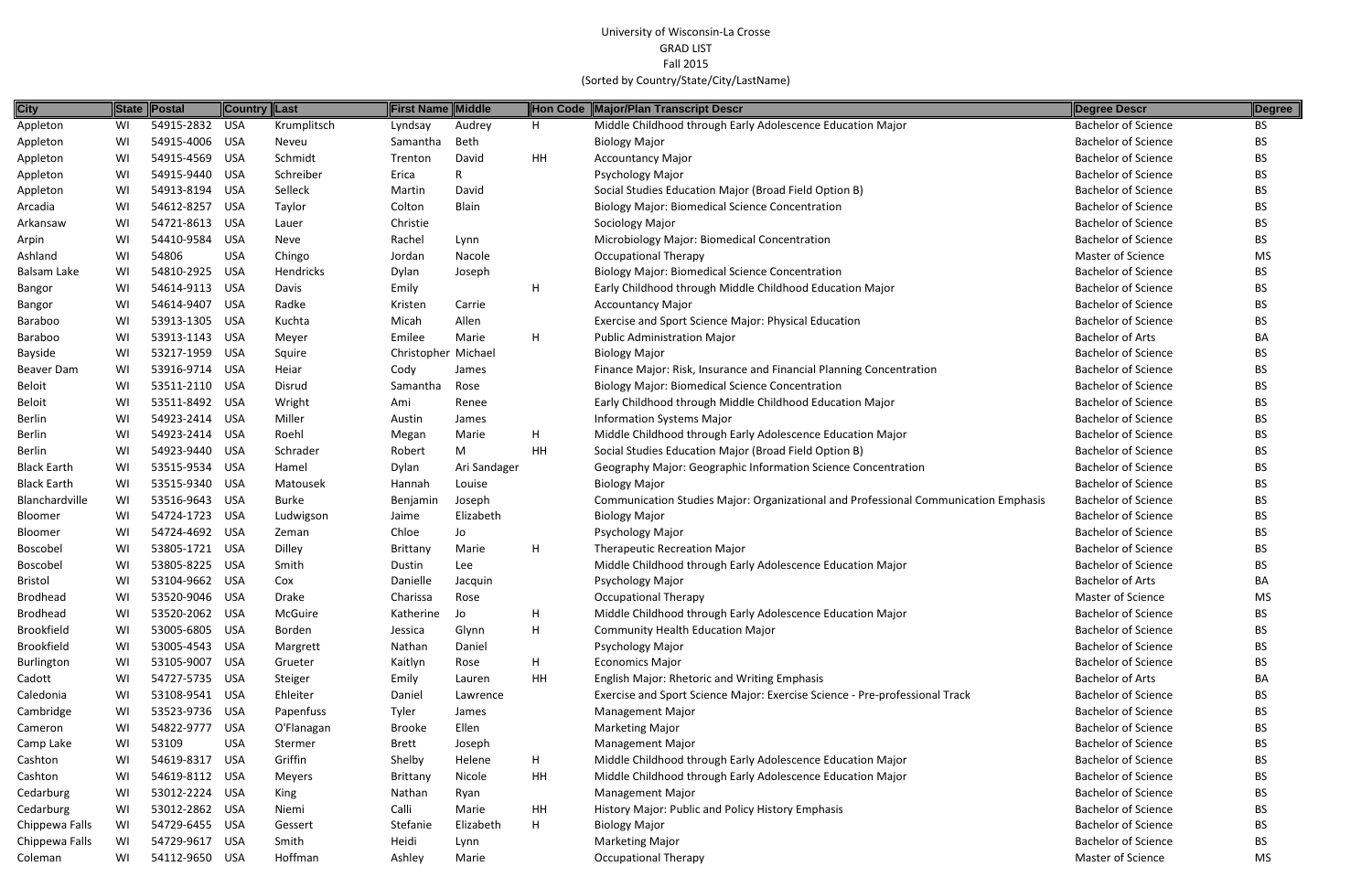| City                |    | State Postal   | <b>Country Last</b> |               | <b>First Name Middle</b> |           |    | Hon Code Major/Plan Transcript Descr                                        | Degree Descr                   | Degree     |
|---------------------|----|----------------|---------------------|---------------|--------------------------|-----------|----|-----------------------------------------------------------------------------|--------------------------------|------------|
| Columbus            | WI | 53925-8800     | USA                 | Lange         | Matthew                  | Thomas    |    | <b>Management Major</b>                                                     | Bachelor of Science            | BS         |
| Coon Valley         | WI | 54623-8203 USA |                     | Bahr          | Marissa                  | Lee       | HH | <b>Accountancy Major</b>                                                    | <b>Bachelor of Science</b>     | BS         |
| Coon Valley         | WI | 54623-9366 USA |                     | Peterson      | Andrew                   | William   |    | <b>Physics Major</b>                                                        | <b>Bachelor of Science</b>     | ВS         |
| Cornell             | WI | 54732-5427 USA |                     | Hilger        | Jacob                    | Tyler     |    | <b>Biology Major: Biomedical Science Concentration</b>                      | <b>Bachelor of Science</b>     | ВS         |
| Cottage Grove       | WI | 53527-9507 USA |                     | Lex           | Ashley                   |           |    | <b>Biology Major</b>                                                        | <b>Bachelor of Science</b>     | ВS         |
| <b>Cross Plains</b> | WI | 53528-9217 USA |                     | Adler         | Shane                    | Robert    |    | <b>Management Major</b>                                                     | <b>Bachelor of Science</b>     | BS.        |
| <b>Cross Plains</b> | WI | 53528-9416 USA |                     | Humphrey      | Jennifer                 | Elise     |    | <b>Biology Major</b>                                                        | <b>Bachelor of Science</b>     | BS.        |
| <b>Cross Plains</b> | WI | 53528-9492 USA |                     | Sarbacker     | Tyler                    | James     | HH | <b>Mathematics Education Major</b>                                          | <b>Bachelor of Science</b>     | BS.        |
| Cuba City           | WI | 53807-9446 USA |                     | Wedig         | Brittany                 | Lynn      |    | Psychology Major                                                            | <b>Bachelor of Science</b>     | BS.        |
| Cudahy              | WI | 53110-1218 USA |                     | <b>Backes</b> | Andrew                   | David     |    | Software Engineering                                                        | Master of Software Engineering | <b>MSE</b> |
| Cumberland          | WI | 54829-9636 USA |                     | Sorensen      | Eric                     | John      | H  | Psychology Major                                                            | <b>Bachelor of Science</b>     | BS         |
| De Forest           | WI | 53532-1642 USA |                     | Christianson  | Tera                     | Ray       |    | <b>Medical Dosimetry</b>                                                    | <b>Master of Science</b>       | <b>MS</b>  |
| De Pere             | WI | 54115-8006 USA |                     | Klister       | Zachary                  | Joseph    |    | Psychology Major                                                            | <b>Bachelor of Science</b>     | ВS         |
| De Pere             | WI | 54115-9641 USA |                     | Thiem         | Erica                    | Rae       | HH | Psychology Major                                                            | <b>Bachelor of Arts</b>        | BA         |
| De Soto             | WI | 54624-6351 USA |                     | Kirchhof      | Kristina                 | Marie     |    | <b>Community Health Education Major</b>                                     | <b>Bachelor of Science</b>     | BS.        |
| De Soto             | WI | 54624-6398 USA |                     | Townsend      | Claire                   | Aline     | Н  | <b>Community Health Education Major</b>                                     | <b>Bachelor of Science</b>     | BS.        |
| Delafield           | WI | 53018-3524 USA |                     | Chaneske      | Samantha                 | Marie     |    | <b>Occupational Therapy</b>                                                 | Master of Science              | MS         |
| Delafield           | WI | 53018-2500 USA |                     | Hoffman       | Jacob                    | Michael   |    | <b>Marketing Major</b>                                                      | <b>Bachelor of Science</b>     | ВS         |
| Denmark             | WI | 54208-8800 USA |                     | Lemmens       | Adam                     | Henry     | H  | <b>Accountancy Major</b>                                                    | <b>Bachelor of Science</b>     | BS.        |
| Dorchester          | WI | 54425-9615 USA |                     | Hansen        | Susanna                  | May       | H  | <b>Management Major</b>                                                     | <b>Bachelor of Science</b>     | BS.        |
| Dousman             | WI | 53118-0277 USA |                     | MacFarland    | Eric                     | Thomas    |    | <b>Computer Science Major</b>                                               | <b>Bachelor of Science</b>     | BS.        |
| Eagle               | WI | 53119-2104 USA |                     | Lamb          | Benjamin                 | Allen     |    | Geography Major: Geographic Information Science Concentration               | <b>Bachelor of Science</b>     | BS.        |
| Eagle River         | WI | 54521-9105 USA |                     | Steinke       | Mitchell                 | Nicholas  |    | <b>Management Major</b>                                                     | <b>Bachelor of Science</b>     | BS.        |
| East Troy           | WI | 53120-2572 USA |                     | Jensen        | Dori                     | Ann       |    | <b>Marketing Major</b>                                                      | <b>Bachelor of Science</b>     | ВS         |
| Eau Claire          | WI | 54701-9759 USA |                     | Gyorfi        | Michael                  | John      | HH | <b>Biology Major: Biomedical Science Concentration</b>                      | <b>Bachelor of Science</b>     | ВS         |
| Eau Claire          | WI | 54701-7793 USA |                     | Thielbar      | Ashley                   | Mae       |    | <b>Biology Major</b>                                                        | <b>Bachelor of Science</b>     | BS.        |
| Edgerton            | WI | 53534-9595 USA |                     | Tronnes       | Anne                     | Evelyn    |    | <b>Chemistry Major: ACS Certification</b>                                   | <b>Bachelor of Science</b>     | BS.        |
| Ellsworth           | WI | 54011-5212 USA |                     | Weiss         | Tiffany                  | Marie     |    | Geography Major                                                             | <b>Bachelor of Science</b>     | BS         |
| Elroy               | WI | 53929-8868 USA |                     | Vaassen       | Kody                     | Urban     | H  | Exercise and Sport Science Major: Exercise Science - Pre-professional Track | <b>Bachelor of Science</b>     | ВS         |
| Fennimore           | WI | 53809-1908 USA |                     | Hertrampf     | Benjamin                 | Donald    |    | <b>Management Major</b>                                                     | <b>Bachelor of Science</b>     | ВS         |
| Ferryville          | WI | 54628-8105 USA |                     | Manderfield   | Jodie                    | A         |    | Geography Major                                                             | <b>Bachelor of Science</b>     | BS.        |
| Fitchburg           | WI | 53711-5271 USA |                     | Blatter       | Jessica                  | Erin      | HH | Middle Childhood through Early Adolescence Education Major                  | <b>Bachelor of Science</b>     | BS.        |
| Fitchburg           | WI | 53711-5123 USA |                     | Mackesey      | Brittany                 | Lynn      |    | <b>Biochemistry Major</b>                                                   | <b>Bachelor of Science</b>     | ВS         |
| Fitchburg           | WI | 53719-5137 USA |                     | Onken         | Jennifer                 | Dyan      | H  | Sociology Major                                                             | <b>Bachelor of Arts</b>        | BA         |
| Franklin            | WI | 53132-8728 USA |                     | Adamczyk      | Lindsey                  | Michelle  |    | <b>Community Health Education Major</b>                                     | <b>Bachelor of Science</b>     | BS         |
| Franklin            | WI | 53132-1323 USA |                     | Dobbs         | Kathryn                  | Marie     | H  | <b>Biology Major: Biomedical Science Concentration</b>                      | <b>Bachelor of Science</b>     | ВS         |
| Franklin            | WI | 53132-8996 USA |                     | Jablonowski   | John                     |           |    | <b>Biology Education Major</b>                                              | <b>Bachelor of Science</b>     | BS         |
| Franklin            | WI | 53132-1503 USA |                     | Klemme        | Krystal                  | Ann       |    | Social Studies Education Major (Broad Field Option A)                       | <b>Bachelor of Science</b>     | BS         |
| Franklin            | WI | 53132-8590 USA |                     | Romanowski    | Nicholas                 | John      |    | Finance Major                                                               | <b>Bachelor of Science</b>     | ВS         |
| Franklin            | WI | 53132-7600 USA |                     | Ruetz         | Jake                     | Leonard   |    | <b>Management Major</b>                                                     | <b>Bachelor of Science</b>     | BS.        |
| Franksville         | WI | 53126-9488 USA |                     | Beauchene     | Alexander                | Lewis     |    | <b>Clinical Exercise Physiology</b>                                         | Master of Science              | <b>MS</b>  |
| Freedom             | WI | 54913-7896 USA |                     | Coenen        | Tanner                   | Michael   |    | <b>Information Systems Major</b>                                            | <b>Bachelor of Science</b>     | BS.        |
| Friendship          | WI | 53934-9541 USA |                     | Hodkiewicz    | Kincaid                  | Sonnemann |    | <b>Recreation Management Major</b>                                          | <b>Bachelor of Science</b>     | ВS         |
| Galesville          | WI | 54630-8394 USA |                     | Rieple        | Jessica                  | Rose      |    | <b>Marketing Major</b>                                                      | <b>Bachelor of Science</b>     | BS.        |
| Germantown          | WI | 53022-4901 USA |                     | Petrofsky     | Lyddia                   | Arline    |    | <b>Occupational Therapy</b>                                                 | Master of Science              | MS         |
| Gilman              | WI | 54433-9603 USA |                     | Kinas         | Samantha                 | Katlin    |    | Psychology Major                                                            | <b>Bachelor of Science</b>     | BS         |

| <b>Degree Descr</b>            | Degree     |
|--------------------------------|------------|
| <b>Bachelor of Science</b>     | BS         |
| <b>Bachelor of Science</b>     | ВS         |
| <b>Bachelor of Science</b>     | BS         |
| <b>Bachelor of Science</b>     | BS         |
| <b>Bachelor of Science</b>     | <b>BS</b>  |
| <b>Bachelor of Science</b>     | <b>BS</b>  |
| <b>Bachelor of Science</b>     | <b>BS</b>  |
| <b>Bachelor of Science</b>     | BS         |
| <b>Bachelor of Science</b>     | <b>BS</b>  |
| Master of Software Engineering | <b>MSE</b> |
| <b>Bachelor of Science</b>     | BS         |
| <b>Master of Science</b>       | MS         |
| <b>Bachelor of Science</b>     | <b>BS</b>  |
| <b>Bachelor of Arts</b>        | BА         |
| <b>Bachelor of Science</b>     | <b>BS</b>  |
| <b>Bachelor of Science</b>     | <b>BS</b>  |
| <b>Master of Science</b>       | <b>MS</b>  |
| <b>Bachelor of Science</b>     | <b>BS</b>  |
| <b>Bachelor of Science</b>     | <b>BS</b>  |
| <b>Bachelor of Science</b>     | <b>BS</b>  |
| <b>Bachelor of Science</b>     | BS         |
| <b>Bachelor of Science</b>     | BS         |
| <b>Bachelor of Science</b>     | BS         |
| <b>Bachelor of Science</b>     | <b>BS</b>  |
| <b>Bachelor of Science</b>     | BS         |
| <b>Bachelor of Science</b>     | <b>BS</b>  |
| <b>Bachelor of Science</b>     | BS         |
| <b>Bachelor of Science</b>     | BS         |
| <b>Bachelor of Science</b>     | ΒS         |
| <b>Bachelor of Science</b>     | BS         |
| <b>Bachelor of Science</b>     | ВS         |
| <b>Bachelor of Science</b>     | BS         |
| <b>Bachelor of Science</b>     | BS         |
| <b>Bachelor of Arts</b>        | BA         |
| <b>Bachelor of Science</b>     | <b>BS</b>  |
| <b>Bachelor of Science</b>     | BS         |
| <b>Bachelor of Science</b>     | BS         |
| <b>Bachelor of Science</b>     | <b>BS</b>  |
| <b>Bachelor of Science</b>     | <b>BS</b>  |
| <b>Bachelor of Science</b>     | ВS         |
| <b>Master of Science</b>       | MS         |
| <b>Bachelor of Science</b>     | BS         |
| <b>Bachelor of Science</b>     | <b>BS</b>  |
| <b>Bachelor of Science</b>     | BS         |
| <b>Master of Science</b>       | MS         |
| Bachelor of Science            | R۲         |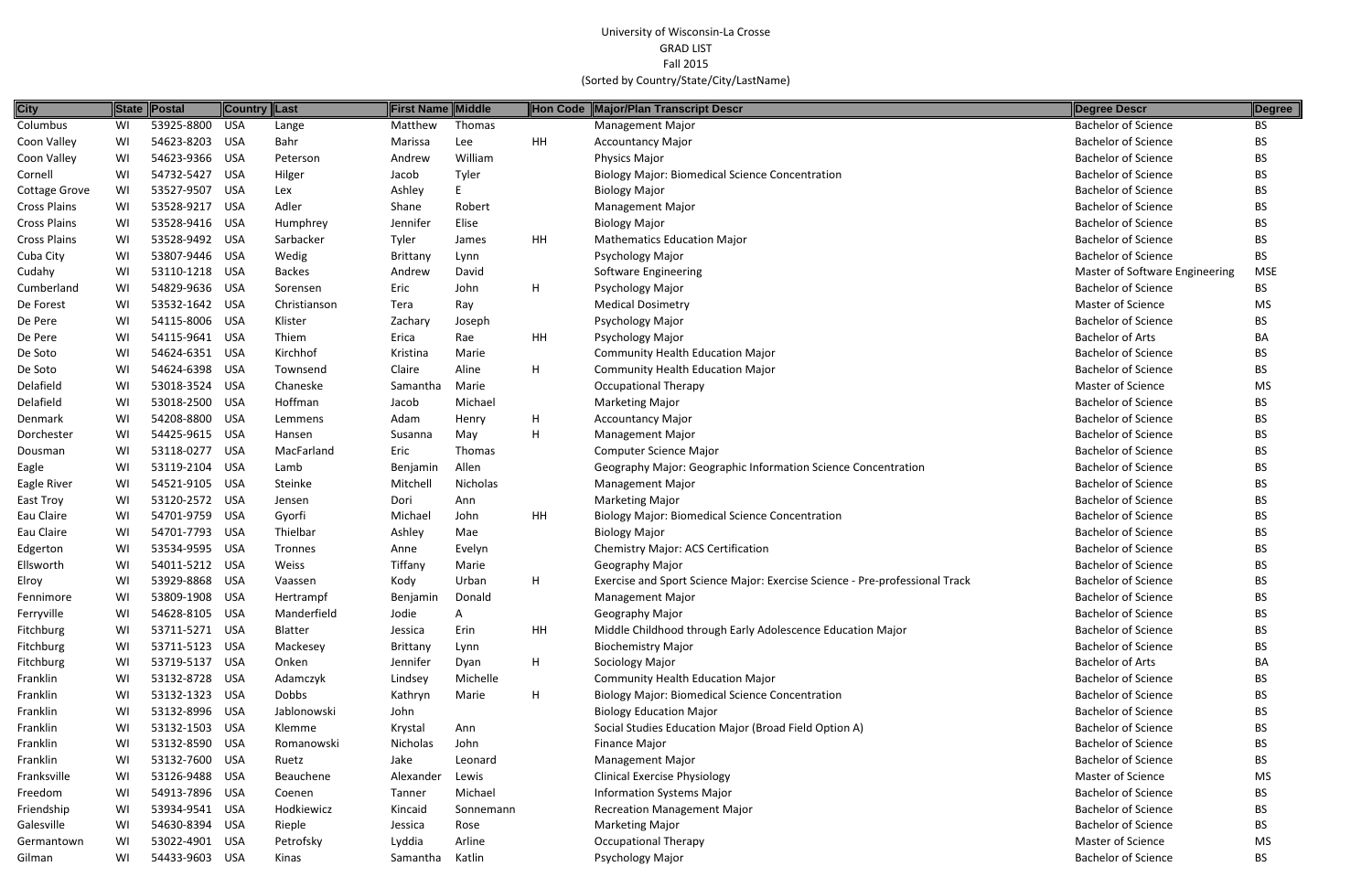| <b>City</b>       |    | State Postal   | <b>Country Last</b> |                | <b>First Name Middle</b> |             |    | Hon Code Major/Plan Transcript Descr                                                | Degree Descr               | Degree    |
|-------------------|----|----------------|---------------------|----------------|--------------------------|-------------|----|-------------------------------------------------------------------------------------|----------------------------|-----------|
| Gordon            | WI | 54838-9354     | USA                 | <b>Block</b>   | Ashley                   | Marie       |    | Psychology Major                                                                    | <b>Bachelor of Science</b> | BS.       |
| Green Bay         | WI | 54311-7338 USA |                     | Dobson         | Matthew                  | Edward      |    | Sociology Major                                                                     | <b>Bachelor of Science</b> | <b>BS</b> |
| Green Bay         | WI | 54313-4118 USA |                     | Hughes         | Kaitlyn                  | Marie       |    | Early Childhood through Middle Childhood Education Major                            | <b>Bachelor of Science</b> | BS.       |
| Green Bay         | WI | 54311-9681     | USA                 | LaMarche       | Davis                    | Edward      |    | <b>Management Major</b>                                                             | <b>Bachelor of Science</b> | <b>BS</b> |
| Green Bay         | WI | 54311-9660 USA |                     | McVey          | Ryan                     | Andrew      |    | <b>Marketing Major</b>                                                              | <b>Bachelor of Science</b> | <b>BS</b> |
| Green Bay         | WI | 54313-5909 USA |                     | Monson         | Ashley                   | Jane        | HH | <b>Community Health Education Major</b>                                             | <b>Bachelor of Science</b> | BS        |
| Green Bay         | WI | 54313-7011 USA |                     | Oettinger      | Erin                     | Lynette     | H  | Communication Studies Major: Broadcast and Digital Media Emphasis                   | <b>Bachelor of Arts</b>    | BA        |
| Green Bay         | WI | 54313-3915 USA |                     | Pamperin       | Jacob                    | William     |    | Communication Studies Major: Organizational and Professional Communication Emphasis | <b>Bachelor of Science</b> | <b>BS</b> |
| Greendale         | WI | 53129-1961 USA |                     | Najera         | Alexander                |             |    | <b>Accountancy Major</b>                                                            | <b>Bachelor of Science</b> | <b>BS</b> |
| Greendale         | WI | 53129-2603     | USA                 | Terch          | Charles                  | Vernon      |    | Psychology Major                                                                    | <b>Bachelor of Science</b> | <b>BS</b> |
| Greenfield        | WI | 53228-1884 USA |                     | Schaefer       | Benjamin                 | James       | H  | Exercise and Sport Science Major: Exercise Science - Pre-professional Track         | <b>Bachelor of Science</b> | <b>BS</b> |
| <b>Hager City</b> | WI | 54014-8155 USA |                     | Matter         | Danielle                 | Marie       |    | Early Childhood through Middle Childhood Education Major                            | <b>Bachelor of Science</b> | BS.       |
| Hartford          | WI | 53027-2324 USA |                     | Larson         | Sarah                    | Joan        | HH | Psychology Major                                                                    | <b>Bachelor of Science</b> | <b>BS</b> |
| Hartland          | WI | 53029-8526 USA |                     | Berg           | Madeline                 | Therese     | H  | Middle Childhood through Early Adolescence Education Major                          | <b>Bachelor of Science</b> | <b>BS</b> |
| Hartland          | WI | 53029-8742 USA |                     | <b>Neary</b>   | Melissa                  | Marie       |    | <b>Occupational Therapy</b>                                                         | Master of Science          | MS        |
| Hartland          | WI | 53029-9487 USA |                     | Scholl         | <b>Bradley</b>           | Christian   |    | Exercise and Sport Science Major: Exercise Science - Pre-professional Track         | <b>Bachelor of Science</b> | BS.       |
| Hartland          | WI | 53029-8205 USA |                     | Seneczko       | Brittany                 | Kiersten    |    | <b>Occupational Therapy</b>                                                         | <b>Master of Science</b>   | MS        |
| Hillsboro         | WI | 54634-3415 USA |                     | Alexander      | <b>Brandon</b>           | James       |    | Sociology Major                                                                     | <b>Bachelor of Science</b> | BS.       |
| Holmen            | WI | 54636-9503 USA |                     | Barrett        | Ellen                    | Sue         |    | <b>English Major: Rhetoric and Writing Emphasis</b>                                 | <b>Bachelor of Arts</b>    | BA        |
| Holmen            | WI | 54636-9209 USA |                     | Bergman        | Jon                      | Gary        | H  | <b>Marketing Major</b>                                                              | <b>Bachelor of Science</b> | BS        |
| Holmen            | WI | 54636-8703 USA |                     | Bolton         | Kelsey                   | Nicole      |    | Communication Studies Major: Organizational and Professional Communication Emphasis | <b>Bachelor of Arts</b>    | BA        |
| Holmen            | WI | 54636-9280 USA |                     | Brown          | Alexandra                | Marie       | H. | Early Childhood through Middle Childhood Education Major                            | <b>Bachelor of Science</b> | BS.       |
| Holmen            | WI | 54636-9414 USA |                     | Cary           | Kelly                    | Susan       |    | <b>Marketing Major</b>                                                              | <b>Bachelor of Science</b> | <b>BS</b> |
| Holmen            | WI | 54636-9432 USA |                     | Henning        | Dustin                   | Blake       |    | Finance Major: Risk, Insurance and Financial Planning Concentration                 | <b>Bachelor of Science</b> | <b>BS</b> |
| Holmen            | WI | 54636-8306 USA |                     | Simonson       | Shayla                   | Marie       |    | Psychology Major                                                                    | <b>Bachelor of Science</b> | <b>BS</b> |
| Holmen            | WI | 54636-9662 USA |                     | Vang           | Mai                      | Khoua       |    | <b>Management Major</b>                                                             | <b>Bachelor of Science</b> | <b>BS</b> |
| Holmen            | WI | 54636-9126 USA |                     | Winther        | Rachel                   | Anna        |    | Middle Childhood through Early Adolescence Education Major                          | <b>Bachelor of Science</b> | <b>BS</b> |
| Hortonville       | WI | 54944-9757 USA |                     | Griesbach      | Tatiana                  | Mary        |    | Psychology Major                                                                    | <b>Bachelor of Science</b> | <b>BS</b> |
| Hortonville       | WI | 54944-9474 USA |                     | Kalbus         | Ashley                   | Mae         | HH | Communication Studies Major: Broadcast and Digital Media Emphasis                   | <b>Bachelor of Science</b> | <b>BS</b> |
| Howard            | WI | 54313-2805 USA |                     | Meulemans      | Joseph                   | Aaron       |    | Therapeutic Recreation Major                                                        | <b>Bachelor of Science</b> | BS.       |
| Hudson            | WI | 54016-6730 USA |                     | Boumeester     | Kayla                    | Starr       |    | Physics Major                                                                       | <b>Bachelor of Science</b> | BS.       |
| Hudson            | WI | 54016-8001 USA |                     | Jerry          | Carly                    | Sue         | H  | Exercise and Sport Science Major: Physical Education                                | <b>Bachelor of Science</b> | BS.       |
| Hudson            | WI | 54016-2015 USA |                     | Larson         | Nicholas                 | Christopher |    | Psychology Major                                                                    | <b>Bachelor of Science</b> | <b>BS</b> |
| Hudson            | WI | 54016-6724 USA |                     | Strom          | Jennifer                 | Elizabeth   |    | <b>Community Health Education Major</b>                                             | <b>Bachelor of Science</b> | <b>BS</b> |
| Hudson            | WI | 54016-7638 USA |                     | Vought         | Corissa                  | Anne        | Н  | Music Major: Choral Emphasis                                                        | <b>Bachelor of Science</b> | <b>BS</b> |
| Jackson           | WI | 53037-9426 USA |                     | Lee            | Brittaney                | Elizabeth   |    | Psychology Major                                                                    | <b>Bachelor of Science</b> | <b>BS</b> |
| Jackson           | WI | 53037-9758 USA |                     | Wondolkowski   | Lindsey                  | Morgan      | HH | Spanish Major: Business Concentration                                               | <b>Bachelor of Arts</b>    | BA        |
| Janesville        | WI | 53545-8345 USA |                     | <b>Bradley</b> | Lauren                   | Elizabeth   |    | Exercise and Sport Science Major: Exercise Science - Pre-professional Track         | <b>Bachelor of Science</b> | <b>BS</b> |
| Janesville        | WI | 53548-1491 USA |                     | Corrigan       | Neil                     | Patrick     | HH | Exercise and Sport Science Major: Exercise Science - Pre-professional Track         | <b>Bachelor of Science</b> | BS        |
| Janesville        | WI | 53546-6048 USA |                     | Jewson         | James                    | Nicholas    | HH | Music Major: Instrumental Emphasis                                                  | <b>Bachelor of Science</b> | <b>BS</b> |
| Janesville        |    | 53548-9492 USA |                     | Treinen        | Daniel                   | Vincent     |    | <b>Biology Major</b>                                                                | <b>Bachelor of Science</b> | <b>BS</b> |
| Janesville        | WI | 53546-5908 USA |                     | Whitson        | Erika                    | Renee       |    | <b>Marketing Major</b>                                                              | <b>Bachelor of Science</b> | <b>BS</b> |
| Kenosha           | WI | 53143-1608 USA |                     | Henry          | Kyle                     |             |    | <b>Management Major</b>                                                             | <b>Bachelor of Science</b> | BS        |
| Kenosha           | WI | 53144-2906 USA |                     | Raduechel      | Kelly                    | Marie       | H  | Early Childhood through Middle Childhood Education Major                            | <b>Bachelor of Science</b> | <b>BS</b> |
| Kewaskum          | WI | 53040-9255 USA |                     | Trautner       | Lauren                   | Hope        | Н  | Middle Childhood through Early Adolescence Education Major                          | <b>Bachelor of Science</b> | <b>BS</b> |
| Kiel              | WI | 53042-1411 USA |                     | Gilsdorf       | Abigail                  | Marie       | HH | Archaeological Studies Major                                                        | <b>Bachelor of Science</b> | <b>BS</b> |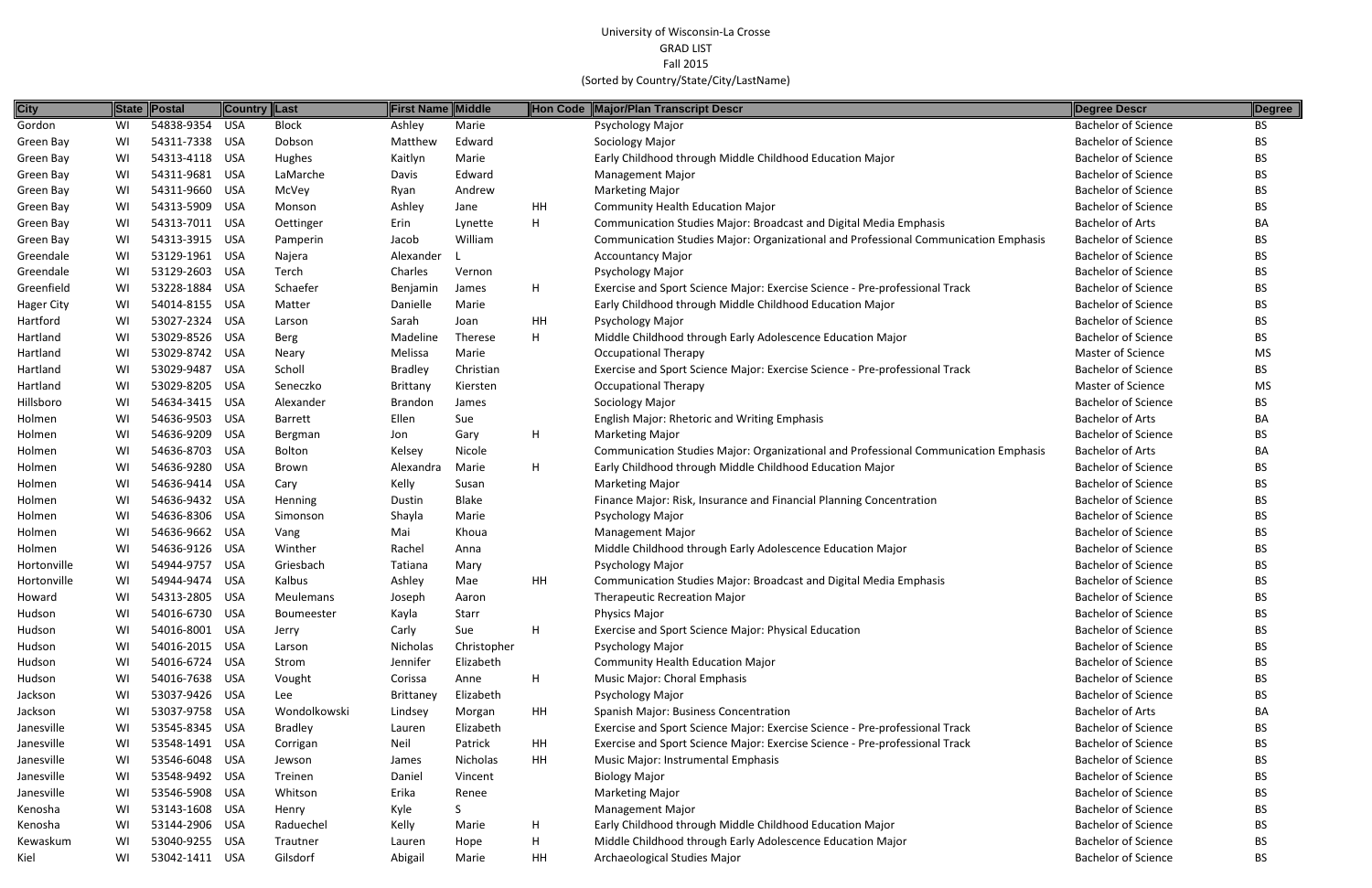| <b>City</b>  | <b>State</b> | Postal         | <b>Country Last</b> |                          | <b>First Name Middle</b> |           |    | Hon Code Major/Plan Transcript Descr                                                | Degree Descr               | Degree    |
|--------------|--------------|----------------|---------------------|--------------------------|--------------------------|-----------|----|-------------------------------------------------------------------------------------|----------------------------|-----------|
| Kiel         | WI           | 53042-1411     | <b>USA</b>          | Gilsdorf                 | Katie                    | Marie     |    | Middle Childhood through Early Adolescence Education Major                          | <b>Bachelor of Science</b> | <b>BS</b> |
| Knapp        | WI           | 54749-9030 USA |                     | Bird                     | Travis                   | Ross      |    | Microbiology Major: Biomedical Concentration                                        | <b>Bachelor of Science</b> | <b>BS</b> |
| Knapp        | WI           | 54749-9041 USA |                     | <b>Dusek</b>             | Erin                     | Lynn      |    | Exercise and Sport Science Major: Exercise Science - Fitness Track                  | <b>Bachelor of Science</b> | BS.       |
| Kronenwetter | WI           | 54455-8817     | USA                 | Forsythe                 | Jonathan                 | David     |    | <b>Statistics Major</b>                                                             | <b>Bachelor of Science</b> | BS.       |
| La Crosse    | WI           | 54603-1107     | USA                 | Adams                    | Jared                    | Scott     | HH | Physics Major                                                                       | <b>Bachelor of Science</b> | BS.       |
| La Crosse    | WI           | 54601-7301     | USA                 | Amundsen                 | Adam                     | Russell   |    | Sociology Major                                                                     | <b>Bachelor of Science</b> | BS.       |
| La Crosse    | WI           | 54601-7301 USA |                     | Amundsen                 | Adam                     | Russell   |    | <b>Criminal Justice Minor</b>                                                       | <b>Bachelor of Science</b> | BS.       |
| La Crosse    | WI           | 54601-3767     | USA                 | <b>Baldivieso Garron</b> | Amara                    | Gabriela  |    | <b>Economics Major</b>                                                              | <b>Bachelor of Science</b> | BS.       |
| La Crosse    | WI           | 54601-8039     | USA                 | Bente                    | Kayli                    | Mary      | H  | <b>Accountancy Major</b>                                                            | <b>Bachelor of Science</b> | ВS        |
| La Crosse    | WI           | 54601-5206 USA |                     | Brown                    | Jeffrey                  | Michael   |    | Physics Major                                                                       | <b>Bachelor of Science</b> | BS.       |
| La Crosse    | WI           | 54603-1416 USA |                     | Calkins                  | Andrea                   | Marie     |    | <b>Biology Major</b>                                                                | <b>Bachelor of Science</b> | BS.       |
| La Crosse    | WI           | 54601-7857     | USA                 | Campbell                 | Kristopher               | James     |    | <b>Therapeutic Recreation Major</b>                                                 | <b>Bachelor of Science</b> | BS.       |
| La Crosse    | WI           | 54601-4262 USA |                     | Carey                    | Cameron                  | John      | H  | <b>Public Administration Major</b>                                                  | <b>Bachelor of Science</b> | BS.       |
| La Crosse    | WI           | 54601-2288     | USA                 | Christian                | Kaleb                    | Lee       |    | Finance Major                                                                       | <b>Bachelor of Science</b> | BS.       |
| La Crosse    | WI           | 54601-4621 USA |                     | Costello                 | Hanna                    | Linden    | Н  | Middle Childhood through Early Adolescence Education Major                          | <b>Bachelor of Science</b> | BS.       |
| La Crosse    | WI           | 54601-4061 USA |                     | Ekhoff                   | <b>Brianna</b>           | Marie     |    | <b>Biology Major: Biomedical Science Concentration</b>                              | <b>Bachelor of Science</b> | BS.       |
| La Crosse    | WI           | 54601-4040 USA |                     | Elwood                   | Renae                    | Lea       |    | Psychology Major                                                                    | <b>Bachelor of Science</b> | BS.       |
| La Crosse    | WI           | 54601-4238 USA |                     | Foglia                   | Alison                   | Catherine |    | <b>Psychology Minor</b>                                                             | <b>Bachelor of Science</b> | BS.       |
| La Crosse    | WI           | 54601-4238 USA |                     | Foglia                   | Alison                   | Catherine |    | Microbiology Major: Biomedical Concentration                                        | <b>Bachelor of Science</b> | BS.       |
| La Crosse    | WI           | 54601-3419 USA |                     | Gaunky                   | Donleigh                 | Orin      | H. | <b>Political Science Major</b>                                                      | <b>Bachelor of Science</b> | BS.       |
| La Crosse    | WI           | 54601-7294 USA |                     | Hackner                  | Elizabeth                | Marie     |    | <b>Biology Major: Aquatic Science Concentration</b>                                 | <b>Bachelor of Science</b> | ВS        |
| La Crosse    | WI           | 54601-8500 USA |                     | Harlan                   | Cody                     |           |    | <b>Biology Major</b>                                                                | <b>Bachelor of Science</b> | BS.       |
| La Crosse    | WI           | 54601-3515 USA |                     | Herman                   | Dylan                    | James     |    | Finance Major                                                                       | <b>Bachelor of Science</b> | BS.       |
| La Crosse    | WI           | 54601-4094 USA |                     | Hoida                    | Erin                     | Vienna    |    | <b>International Business Major</b>                                                 | <b>Bachelor of Science</b> | BS.       |
| La Crosse    | WI           | 54601-3442 USA |                     | Holland                  | Jazzma                   | Carissa   |    | Communication Studies Major: Organizational and Professional Communication Emphasis | <b>Bachelor of Arts</b>    | BA        |
| La Crosse    | WI           | 54601-6404 USA |                     | Jirsa                    | Megan                    | Lynn      |    | <b>Accountancy Major</b>                                                            | <b>Bachelor of Science</b> | BS.       |
| La Crosse    | WI           | 54601-2717 USA |                     | Kelsey                   | Katelyn                  | Mary      | н  | Early Childhood through Middle Childhood Education Major                            | <b>Bachelor of Science</b> | BS.       |
| La Crosse    | WI           | 54601-5809     | USA                 | Knutson                  | Christine                | Marie     |    | <b>Clinical Exercise Physiology</b>                                                 | Master of Science          | MS        |
| La Crosse    | WI           | 54603-1635 USA |                     | Lee                      | Pelli                    |           |    | Sociology Major                                                                     | <b>Bachelor of Arts</b>    | BA        |
| La Crosse    | WI           | 54601-2728 USA |                     | Lounsbrough              | Ashley                   | Rose      | HH | <b>English Education Major</b>                                                      | <b>Bachelor of Science</b> | BS        |
| La Crosse    | WI           | 54603-1502 USA |                     | Mattson                  | Cady                     | June      |    | Psychology Major                                                                    | <b>Bachelor of Science</b> | BS        |
| La Crosse    | WI           | 54603-5102 USA |                     | McCaughn                 | Thomas                   | Allen     |    | <b>Biology Major</b>                                                                | <b>Bachelor of Science</b> | BS        |
| La Crosse    | WI.          | 54601-3652 USA |                     | McCauley                 | Erin                     | Marie     | H  | <b>Biology Major</b>                                                                | <b>Bachelor of Science</b> | ВS        |
| La Crosse    | WI           | 54601-4258 USA |                     | McMahon                  | Leanne                   | Marie     |    | Spanish Major                                                                       | <b>Bachelor of Arts</b>    | BA        |
| La Crosse    | WI           | 54601-5159 USA |                     | Moll                     | Kyle                     | Michael   |    | Exercise and Sport Science: Sport Administration                                    | Master of Science          | MS        |
| La Crosse    | WI           | 54603-2925 USA |                     | Moua                     | Mai Pa                   |           |    | Finance Major                                                                       | <b>Bachelor of Science</b> | ВS        |
| La Crosse    | WI           | 54601-6855 USA |                     | Oliphant                 | Ashley                   |           |    | <b>Public Administration Major</b>                                                  | <b>Bachelor of Science</b> | BS        |
| La Crosse    | WI.          | 54601-5726 USA |                     | Pendleton                | Katelyn                  | Grace     |    | Women's Studies Major                                                               | <b>Bachelor of Science</b> | ВS        |
| La Crosse    | WI           | 54601-4866 USA |                     | Perry                    | Tyler                    | James     | н  | Spanish Major: Business Concentration                                               | <b>Bachelor of Arts</b>    | BА        |
| La Crosse    | WI           | 54601-3480 USA |                     | Phillips                 | Ebony                    |           |    | Psychology Major                                                                    | <b>Bachelor of Science</b> | ВS        |
| La Crosse    | WI           | 54601-6353 USA |                     | Ramos                    | Sabrina                  | Anne      |    | Spanish Major                                                                       | <b>Bachelor of Arts</b>    | BA.       |
| La Crosse    | WI           | 54601-3297 USA |                     | Ross                     | Erin                     | Rose      |    | German Studies Major                                                                | <b>Bachelor of Arts</b>    | BA        |
| La Crosse    | WI           | 54601-3823 USA |                     | Ryan                     | Suzanne                  |           |    | <b>Biology: Aquatic Science Concentration</b>                                       | <b>Master of Science</b>   | MS        |
| La Crosse    | WI           | 54601-3515 USA |                     | Sadowske                 | Jameson                  | M         |    | Public Administration Major                                                         | <b>Bachelor of Science</b> | ВS        |
| La Crosse    | WI           | 54601-3568 USA |                     | Slak                     | Lindsy                   | Marie     |    | Psychology Major                                                                    | <b>Bachelor of Science</b> | BS        |
| La Crosse    | WI           | 54601-4144 USA |                     | Stacey                   | Jourdan                  | Elizabeth | H  | Early Childhood through Middle Childhood Education Major                            | <b>Bachelor of Science</b> | BS        |
|              |              |                |                     |                          |                          |           |    |                                                                                     |                            |           |

|        | Degree Descr               | Degree    |
|--------|----------------------------|-----------|
|        | <b>Bachelor of Science</b> | <b>BS</b> |
|        | <b>Bachelor of Science</b> | ВS        |
|        | <b>Bachelor of Science</b> | BS        |
|        | <b>Bachelor of Science</b> | BS        |
|        | <b>Bachelor of Science</b> | <b>BS</b> |
|        | <b>Bachelor of Science</b> | <b>BS</b> |
|        | <b>Bachelor of Science</b> | BS        |
|        | <b>Bachelor of Science</b> | BS        |
|        | <b>Bachelor of Science</b> | BS        |
|        | <b>Bachelor of Science</b> | BS        |
|        | <b>Bachelor of Science</b> | <b>BS</b> |
|        | <b>Bachelor of Science</b> | <b>BS</b> |
|        | <b>Bachelor of Science</b> | BS        |
|        | <b>Bachelor of Science</b> | <b>BS</b> |
|        | <b>Bachelor of Science</b> | BS        |
|        | <b>Bachelor of Science</b> | <b>BS</b> |
|        | <b>Bachelor of Science</b> | BS        |
|        | <b>Bachelor of Science</b> | BS        |
|        | <b>Bachelor of Science</b> | <b>BS</b> |
|        | <b>Bachelor of Science</b> | <b>BS</b> |
|        | <b>Bachelor of Science</b> | BS        |
|        | <b>Bachelor of Science</b> | BS        |
|        | <b>Bachelor of Science</b> | BS        |
|        | <b>Bachelor of Science</b> | <b>BS</b> |
| phasis | <b>Bachelor of Arts</b>    | BA        |
|        | <b>Bachelor of Science</b> | BS        |
|        | <b>Bachelor of Science</b> | <b>BS</b> |
|        | <b>Master of Science</b>   | <b>MS</b> |
|        | <b>Bachelor of Arts</b>    | BA        |
|        | <b>Bachelor of Science</b> | BS        |
|        | <b>Bachelor of Science</b> | ВS        |
|        | <b>Bachelor of Science</b> | BS        |
|        | <b>Bachelor of Science</b> | <b>BS</b> |
|        | <b>Bachelor of Arts</b>    | BA        |
|        | <b>Master of Science</b>   | MS        |
|        | <b>Bachelor of Science</b> | BS        |
|        | <b>Bachelor of Science</b> | ΒS        |
|        | <b>Bachelor of Science</b> | <b>BS</b> |
|        | <b>Bachelor of Arts</b>    | BA        |
|        | <b>Bachelor of Science</b> | <b>BS</b> |
|        | <b>Bachelor of Arts</b>    | BA        |
|        | <b>Bachelor of Arts</b>    | BA        |
|        | Master of Science          | MS        |
|        | <b>Bachelor of Science</b> | BS        |
|        | <b>Bachelor of Science</b> | BS        |
|        | <b>Bachelor of Science</b> | BS        |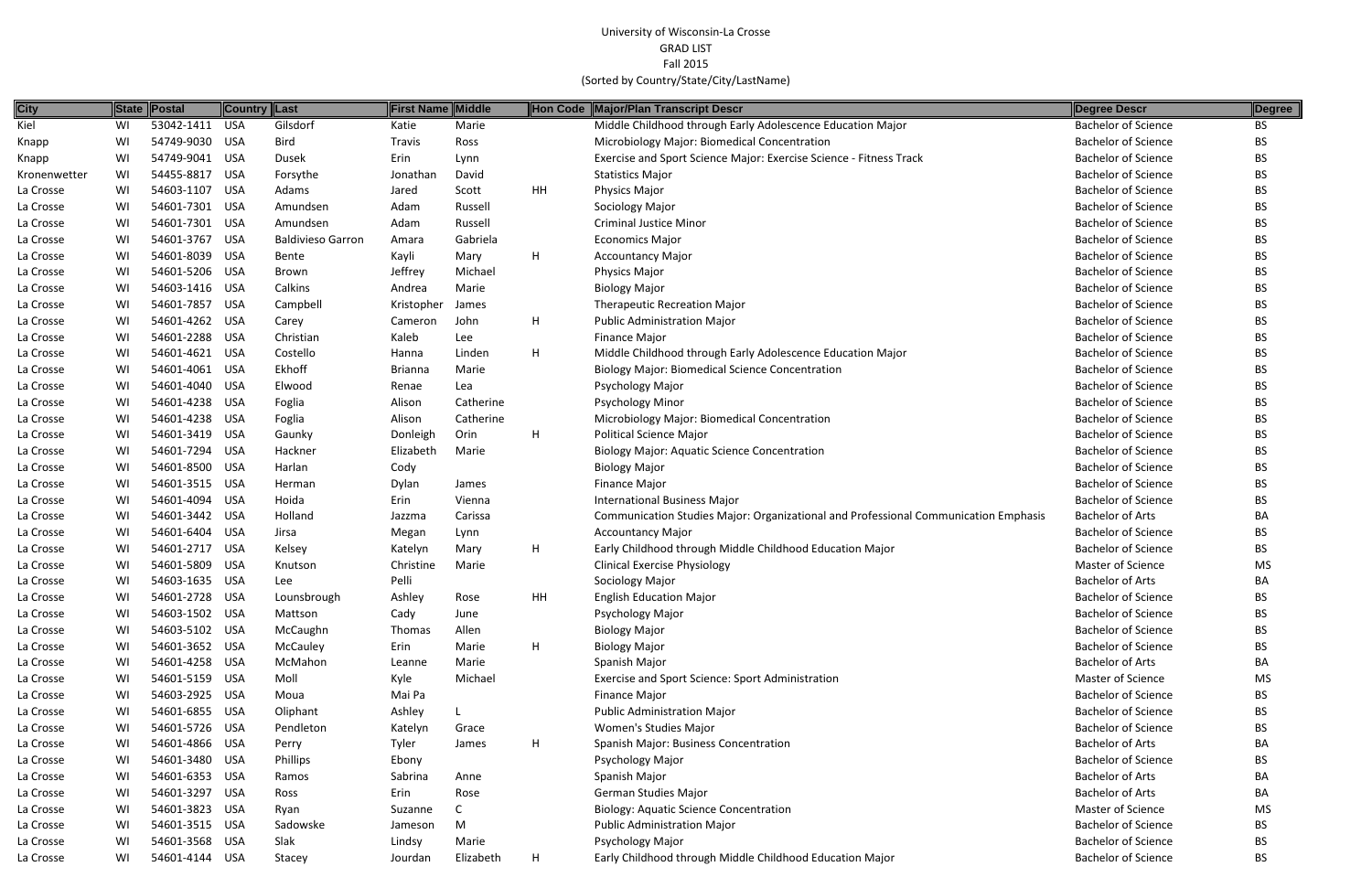| <b>City</b>  | State | Postal         | <b>Country Last</b> |                             | <b>First Name Middle</b> |                |    | Hon Code Major/Plan Transcript Descr                                                | Degree Descr                   | Degree     |
|--------------|-------|----------------|---------------------|-----------------------------|--------------------------|----------------|----|-------------------------------------------------------------------------------------|--------------------------------|------------|
| La Crosse    | WI    | 54601-5659     | USA                 | Stigen                      | Hannah                   | Marie          |    | Psychology Major                                                                    | <b>Bachelor of Science</b>     | BS.        |
| La Crosse    | WI    | 54601-7521 USA |                     | Szymanski                   | Ted                      | Miles          |    | Master of Business Administration                                                   | Master of Business Admin       | MBA        |
| La Crosse    | WI    | 54601-8221 USA |                     | Thompson                    | Lynsee                   |                |    | Finance Major                                                                       | <b>Bachelor of Science</b>     | BS.        |
| La Crosse    | WI    | 54601-3490     | USA                 | Tietgen                     | Ashley                   | Ann            |    | <b>Occupational Therapy</b>                                                         | <b>Master of Science</b>       | MS         |
| La Crosse    | WI    | 54601-2287     | USA                 | Tsai                        | Ching-Shan               |                | H  | Exercise and Sport Science Major: Exercise Science - Pre-professional Track         | <b>Bachelor of Science</b>     | <b>BS</b>  |
| La Crosse    | WI    | 54601-4830 USA |                     | Weisse                      | Simon                    |                |    | Software Engineering                                                                | Master of Software Engineering | <b>MSE</b> |
| La Crosse    | WI    | 54603-1904     | USA                 | Yang                        | James                    |                |    | <b>Therapeutic Recreation Major</b>                                                 | <b>Bachelor of Science</b>     | <b>BS</b>  |
| Lake Geneva  | WI    | 53147-6205 USA |                     | Perschke                    | Elle                     | Jeanne         |    | Spanish Major: Business Concentration                                               | <b>Bachelor of Arts</b>        | ВA         |
| Lake Geneva  | WI    | 53147-2760     | USA                 | VandenLangenberg            | Bethany                  | Sue            |    | <b>Marketing Major</b>                                                              | <b>Bachelor of Science</b>     | <b>BS</b>  |
| Lancaster    | WI    | 53813-9206 USA |                     | Adams                       | David                    | Mark           |    | <b>Accountancy Major</b>                                                            | <b>Bachelor of Science</b>     | <b>BS</b>  |
| Lancaster    | WI    | 53813-9595 USA |                     | Larsen                      | Leslie                   | Ann            |    | <b>Biology Major</b>                                                                | <b>Bachelor of Science</b>     | <b>BS</b>  |
| Little Chute | WI    | 54140-2049 USA |                     | Maley                       | Rachel                   | Joyce          |    | <b>English Education Major</b>                                                      | <b>Bachelor of Science</b>     | BS         |
| Little Chute | WI    | 54140-1105 USA |                     | Van Den Heuvel              | Alyssa                   | M              |    | Exercise and Sport Science Major: Exercise Science - Pre-professional Track         | <b>Bachelor of Science</b>     | BS         |
| Lodi         | WI    | 53555-9350 USA |                     | Meister                     | Rachel                   | Sue            | H  | <b>Marketing Major</b>                                                              | <b>Bachelor of Science</b>     | BS         |
| Lodi         | WI    | 53555-9350 USA |                     | Meister                     | Rachel                   | Sue            | H  | Communication Studies Major: Organizational and Professional Communication Emphasis | <b>Bachelor of Science</b>     | <b>BS</b>  |
| Lodi         | WI    | 53555-9611 USA |                     | Miller                      | Connor                   | Holden         |    | <b>Management Major</b>                                                             | <b>Bachelor of Science</b>     | <b>BS</b>  |
| Lodi         | WI    | 53555-9307     | USA                 | Rendler                     | Nicole                   | Marie          |    | <b>Clinical Exercise Physiology</b>                                                 | Master of Science              | MS         |
| Lodi         | WI    | 53555-1308 USA |                     | Schroeder                   | Paul                     | Michael        |    | <b>Physics Major: Business Concentration</b>                                        | <b>Bachelor of Science</b>     | BS.        |
| Madison      | WI    | 53705-4939 USA |                     | Dongzhu                     | Lejia                    |                |    | Finance Major                                                                       | <b>Bachelor of Science</b>     | <b>BS</b>  |
| Madison      | WI    | 53714-2634 USA |                     | Dupor                       | Michael                  | William        | HH | <b>Biology Major</b>                                                                | <b>Bachelor of Science</b>     | <b>BS</b>  |
| Madison      | WI    | 53719-5001 USA |                     | Macapugay                   | Gizelle                  |                |    | <b>Biology Major</b>                                                                | <b>Bachelor of Science</b>     | <b>BS</b>  |
| Madison      | WI    | 53718-6520 USA |                     | Moser                       | Mackenzie                | <b>Breanne</b> | H  | Middle Childhood through Early Adolescence Education Major                          | <b>Bachelor of Science</b>     | BS         |
| Madison      | WI    | 53719-1513     | USA                 | Ragland                     | Mara                     | Elizabeth      | HH | <b>Accountancy Major</b>                                                            | <b>Bachelor of Science</b>     | <b>BS</b>  |
| Madison      | WI    | 53711-3039     | USA                 | Rasmussen                   | Andrew                   | Alvaro         |    | Spanish Major                                                                       | <b>Bachelor of Arts</b>        | BA         |
| Madison      | WI    | 53704-3258 USA |                     | Sham Sunder Bharadw Nikhila |                          |                |    | Microbiology Major                                                                  | <b>Bachelor of Science</b>     | <b>BS</b>  |
| Madison      | WI    | 53711-2411 USA |                     | Wright                      | lan                      | Louis          |    | <b>Public Administration Major</b>                                                  | <b>Bachelor of Science</b>     | <b>BS</b>  |
| Manitowoc    | WI    | 54220-5612 USA |                     | Sprenger                    | Zachary                  | Micheal        |    | Psychology Major                                                                    | <b>Bachelor of Science</b>     | <b>BS</b>  |
| Marathon     | WI    | 54448-9338 USA |                     | <b>Dirks</b>                | Morgan                   |                |    | Communication Studies Major: Organizational and Professional Communication Emphasis | <b>Bachelor of Science</b>     | <b>BS</b>  |
| Marathon     | WI    | 54448-9112 USA |                     | Schneider                   | Amber                    | Marie          |    | <b>Marketing Major</b>                                                              | <b>Bachelor of Science</b>     | <b>BS</b>  |
| Marinette    | WI    | 54143-9473 USA |                     | Francour                    | Kaitlyn                  | Marie          |    | Exercise and Sport Science Major: Exercise Science - Pre-professional Track         | <b>Bachelor of Science</b>     | <b>BS</b>  |
| Marinette    | WI.   | 54143-9111 USA |                     | Kopf                        | Andrew                   | Gordon         |    | History Major                                                                       | <b>Bachelor of Science</b>     | BS         |
| Marshall     | WI    | 53559-9361 USA |                     | Martin                      | Krista                   | Paige          | H. | Communication Studies Major: Broadcast and Digital Media Emphasis                   | <b>Bachelor of Arts</b>        | BA         |
| Marshfield   | WI    | 54449-9092 USA |                     | Boehning                    | Rebecca                  | Sue            | HH | Middle Childhood through Early Adolescence Education Major                          | <b>Bachelor of Science</b>     | <b>BS</b>  |
| Marshfield   | WI    | 54449-9790 USA |                     | Heeg                        | <b>Brandon</b>           | Kevin          |    | Physics Major                                                                       | <b>Bachelor of Science</b>     | <b>BS</b>  |
| Marshfield   | WI    | 54449-9295 USA |                     | Kaiser                      | Jennifer                 | Mary           | HH | Microbiology Major: Biomedical Concentration                                        | <b>Bachelor of Science</b>     | BS         |
| Marshfield   | WI    | 54449-9108 USA |                     | Paulson                     | Alexander                | Paul           |    | History Major: Regional Emphasis                                                    | <b>Bachelor of Science</b>     | <b>BS</b>  |
| Marshfield   | WI    | 54449-1207 USA |                     | Weier                       | Rachel                   | Lynn           | HH | <b>Chemistry Education Major</b>                                                    | <b>Bachelor of Science</b>     | <b>BS</b>  |
| Marshfield   | WI    | 54449-3348 USA |                     | Zuiker                      | Cale                     | Paul           |    | <b>English Education Major</b>                                                      | <b>Bachelor of Science</b>     | <b>BS</b>  |
| Mauston      | WI    | 53948-1902 USA |                     | Loy                         | Kelsey                   | Anne           |    | <b>Clinical Exercise Physiology</b>                                                 | Master of Science              | MS         |
| Mc Farland   | WI    | 53558-9023 USA |                     | Heuer                       | Logan                    | Rebecca        | H  | Communication Studies Major: Organizational and Professional Communication Emphasis | <b>Bachelor of Arts</b>        | BA         |
| Mc Farland   | WI    | 53558-9522 USA |                     | Hollman                     | Austin                   | James          |    | Exercise and Sport Science Major: Exercise Science - Pre-professional Track         | <b>Bachelor of Science</b>     | BS         |
| Mc Farland   | WI    | 53558-8943 USA |                     | Kelley                      | Maxwell                  | Robert         |    | <b>Exercise and Sport Science Major: Sport Management</b>                           | <b>Bachelor of Science</b>     | <b>BS</b>  |
| Mc Farland   | WI    | 53558-9547 USA |                     | McLimans                    | Alexander                | James          | HH | <b>Biology Major</b>                                                                | <b>Bachelor of Science</b>     | <b>BS</b>  |
| Mc Farland   | WI    | 53558-8407 USA |                     | Stolen                      | Angela Victo Sison       |                | HH | Early Childhood through Middle Childhood Education Major                            | <b>Bachelor of Science</b>     | <b>BS</b>  |
| Melrose      | WI    | 54642-8411 USA |                     | Quall                       | <b>Braley</b>            | Ann            | Н  | Geography Major: Environmental Science Concentration                                | <b>Bachelor of Science</b>     | <b>BS</b>  |
| Menasha      | WI    | 54952-1627 USA |                     | Holewinski                  | Ryan                     | Tate           | H  | Exercise and Sport Science Major: Exercise Science - Pre-professional Track         | <b>Bachelor of Science</b>     | BS         |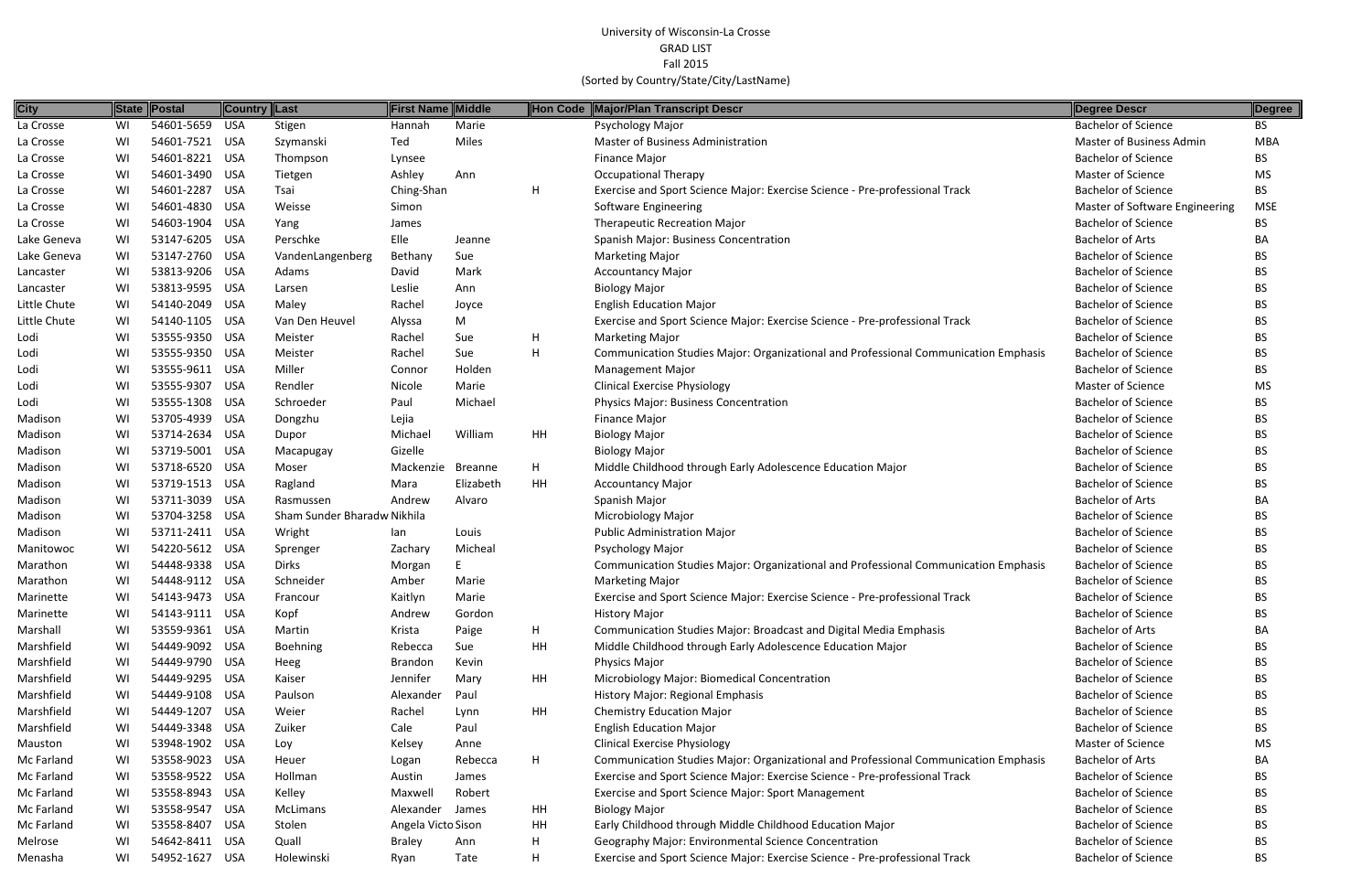| <b>City</b>        |    | State Postal   | Country Last |                 | <b>First Name Middle</b> |             | Hon Code | Major/Plan Transcript Descr                                                         | Degree Descr               | Degree    |
|--------------------|----|----------------|--------------|-----------------|--------------------------|-------------|----------|-------------------------------------------------------------------------------------|----------------------------|-----------|
| Menasha            | WI | 54952-9424     | <b>USA</b>   | Lamers          | Benjamin                 | Joseph      |          | <b>Accountancy Major</b>                                                            | <b>Bachelor of Science</b> | <b>BS</b> |
| Menomonee Falls WI |    | 53051-6866 USA |              | Ciskoski        | Marina                   | Lu          |          | <b>Marketing Major</b>                                                              | <b>Bachelor of Science</b> | BS        |
| Menomonee Falls WI |    | 53051-6812 USA |              | Golomski        | Zachary                  | Henry       |          | <b>Computer Science Major</b>                                                       | <b>Bachelor of Science</b> | <b>BS</b> |
| Menomonee Falls WI |    | 53051-0930 USA |              | Micech          | Kelsey                   | Pauline     |          | <b>Biology Major</b>                                                                | <b>Bachelor of Science</b> | BS        |
| Menomonee Falls WI |    | 53051-3513 USA |              | Thomson         | Stephanie                | Lois        | HH       | Early Childhood through Middle Childhood Education Major                            | <b>Bachelor of Science</b> | BS        |
| Menomonee Falls WI |    | 53051-4216 USA |              | Volk            | Sarah                    | Evelyn      |          | <b>Chemistry Major: ACS Certification</b>                                           | <b>Bachelor of Science</b> | <b>BS</b> |
| Menomonie          | WI | 54751-2384 USA |              | Amoapim         | Patrice                  | Jonas       |          | Microbiology Major                                                                  | <b>Bachelor of Science</b> | BS        |
| Mequon             | WI | 53092-1573 USA |              | Garstecki       | Sarah                    | Frances     |          | <b>Management Major</b>                                                             | <b>Bachelor of Science</b> | <b>BS</b> |
| Merrill            | WI | 54452-3326 USA |              | English         | Andi                     | Renee       | H        | Middle Childhood through Early Adolescence Education Major                          | <b>Bachelor of Science</b> | BS        |
| Merrill            | WI | 54452-3623 USA |              | Koss            | Dylan                    | M           | H        | Middle Childhood through Early Adolescence Education Major                          | <b>Bachelor of Science</b> | <b>BS</b> |
| Middleton          | WI | 53562-1054 USA |              | McCarthy        | Caitlin                  | Jean        |          | <b>Biology Major: Biomedical Science Concentration</b>                              | <b>Bachelor of Science</b> | <b>BS</b> |
| Milton             | WI | 53563-9481 USA |              | Berthiaume      | Jason                    | Daniel      |          | Communication Studies Major: Organizational and Professional Communication Emphasis | <b>Bachelor of Arts</b>    | BA        |
| Milwaukee          | WI | 53212-4201 USA |              | Dixon           | Henry                    |             |          | <b>Management Major</b>                                                             | <b>Bachelor of Science</b> | <b>BS</b> |
| Milwaukee          | WI | 53210-1155 USA |              | Jelich          | Alex                     | Michael     |          | <b>Marketing Major</b>                                                              | <b>Bachelor of Science</b> | BS        |
| Milwaukee          | WI | 53207-3040 USA |              | Miller          | Sean                     | Mathew      |          | <b>Accountancy Major</b>                                                            | <b>Bachelor of Science</b> | <b>BS</b> |
| Milwaukee          | WI | 53207-3713 USA |              | Roark           | Bryan                    | David       |          | Psychology Major                                                                    | <b>Bachelor of Science</b> | BS        |
| Milwaukee          | WI | 53227-4512 USA |              | Schraith        | Valerie                  | Ann         |          | <b>Biology Major</b>                                                                | <b>Bachelor of Science</b> | <b>BS</b> |
| Milwaukee          | WI | 53210-2201 USA |              | Wydeven         | Monika                   | Leigh       |          | Sociology Major                                                                     | <b>Bachelor of Science</b> | BS        |
| Mondovi            | WI | 54755-6810 USA |              | Mayer           | Troy                     | G           |          | <b>Biology Major</b>                                                                | <b>Bachelor of Science</b> | BS        |
| Mondovi            | WI | 54755-5002 USA |              | Partlow         | Emily                    | Sue         | HH       | <b>Accountancy Major</b>                                                            | <b>Bachelor of Science</b> | <b>BS</b> |
| Mondovi            | WI | 54755-7729 USA |              | Williamson      | <b>Breck</b>             | Allen       | HH       | Exercise and Sport Science Major: Physical Education                                | <b>Bachelor of Science</b> | BS        |
| Monona             | WI | 53716-3928 USA |              | Farnsworth      | Jenna                    | Marie       | H        | <b>Marketing Major</b>                                                              | <b>Bachelor of Science</b> | <b>BS</b> |
| Monona             | WI | 53716-1676 USA |              | Johnson         | David                    | M           |          | Finance Major                                                                       | <b>Bachelor of Science</b> | BS        |
| Monroe             | WI | 53566-2052 USA |              | <b>Barrett</b>  | Michael                  | Delos       |          | <b>Marketing Major</b>                                                              | <b>Bachelor of Science</b> | BS        |
| Monroe             | WI | 53566-1634 USA |              | Tschanz         | Garrett                  | William     |          | Microbiology Major                                                                  | <b>Bachelor of Science</b> | BS        |
| Mosinee            | WI | 54455-9131 USA |              | Butz            | Connor                   | Stephen     |          | Management Major                                                                    | <b>Bachelor of Science</b> | BS        |
| Mount Horeb        | WI | 53572-3314 USA |              | <b>Blome</b>    | Michael                  | Christopher |          | <b>Management Major</b>                                                             | <b>Bachelor of Science</b> | <b>BS</b> |
| Mount Horeb        | WI | 53572-1100 USA |              | Donaldson       | Andrew                   |             |          | Geography Major: Environmental Science Concentration                                | <b>Bachelor of Science</b> | BS        |
| Mount Horeb        | WI | 53572-3651 USA |              | Roberts         | Jesse                    | William     |          | <b>Management Major</b>                                                             | <b>Bachelor of Science</b> | <b>BS</b> |
| Mount Pleasant     | WI | 53406-2483 USA |              | Hawes           | Carly                    | Jean        |          | Middle Childhood through Early Adolescence Education Major                          | <b>Bachelor of Science</b> | <b>BS</b> |
| Mount Pleasant     | WI | 53405-4830 USA |              | Myrup           | Kelly                    | Rose        | HH       | <b>English Education Major</b>                                                      | <b>Bachelor of Science</b> | BS        |
| Mukwonago          | WI | 53149-7705 USA |              | <b>Brecklin</b> | Kara                     | Jean        |          | <b>Biology Major</b>                                                                | <b>Bachelor of Science</b> | <b>BS</b> |
| Muskego            | WI | 53150-3203 USA |              | Marshall        | Samuel                   | David       |          | <b>Microbiology Major</b>                                                           | <b>Bachelor of Science</b> | BS        |
| Necedah            | WI | 54646-7630 USA |              | Plantz          | Tyler                    | Thomas      |          | <b>Marketing Major</b>                                                              | <b>Bachelor of Science</b> | <b>BS</b> |
| Neenah             | WI | 54956-5053 USA |              | Anhalt          | Spencer                  | David       | HH       | <b>English Education Major</b>                                                      | <b>Bachelor of Science</b> | BS        |
| Neenah             | WI | 54956-2821 USA |              | Hanson          | <b>Nick</b>              | James       | H        | <b>Biology Major: Biomedical Science Concentration</b>                              | <b>Bachelor of Science</b> | BS        |
| Neenah             | WI | 54956-9547 USA |              | Logemann        | Kelly                    | Marie       | HH       | Spanish Education Major (Early Childhood - Adolescence)                             | <b>Bachelor of Science</b> | <b>BS</b> |
| Neenah             | WI | 54956-1260 USA |              | Stephani        | Matthew                  | James       | HH       | <b>Accountancy Major</b>                                                            | <b>Bachelor of Science</b> | BS        |
| Neenah             | WI | 54956-1227 USA |              | Wahl            | Luke                     | Aaron       |          | <b>Mathematics Education Major</b>                                                  | <b>Bachelor of Science</b> | <b>BS</b> |
| Neillsville        | WI | 54456-1433 USA |              | Bixby           | Arielle                  | Darlene     |          | <b>Biology Major</b>                                                                | <b>Bachelor of Science</b> | BS        |
| Neillsville        | WI | 54456-7101 USA |              | Karl            | Dessa                    | Lynn        | HH       | Social Studies Education Major (Broad Field Option A)                               | <b>Bachelor of Science</b> | BS        |
| Neillsville        | WI | 54456-6527 USA |              | Mohr            | Mary                     | Corrine     |          | Exercise and Sport Science Major: Exercise Science - Pre-professional Track         | <b>Bachelor of Science</b> | BS        |
| New Berlin         | WI | 53151-8769 USA |              | Brown           | Sara                     | Kathryn     |          | <b>Accountancy Major</b>                                                            | <b>Bachelor of Science</b> | <b>BS</b> |
| New Berlin         | WI | 53151-6891 USA |              | Eldien          | Allison                  | Marie       |          | <b>Economics Major</b>                                                              | <b>Bachelor of Science</b> | <b>BS</b> |
| New Berlin         | WI | 53151-2411 USA |              | Hauser          | Matthew                  | James       |          | <b>Biology Major: Biomedical Science Concentration</b>                              | <b>Bachelor of Science</b> | BS        |
| New Berlin         | WI | 53151-3182 USA |              | LaValley        | Michael                  | James       |          | Physics Major                                                                       | <b>Bachelor of Science</b> | BS        |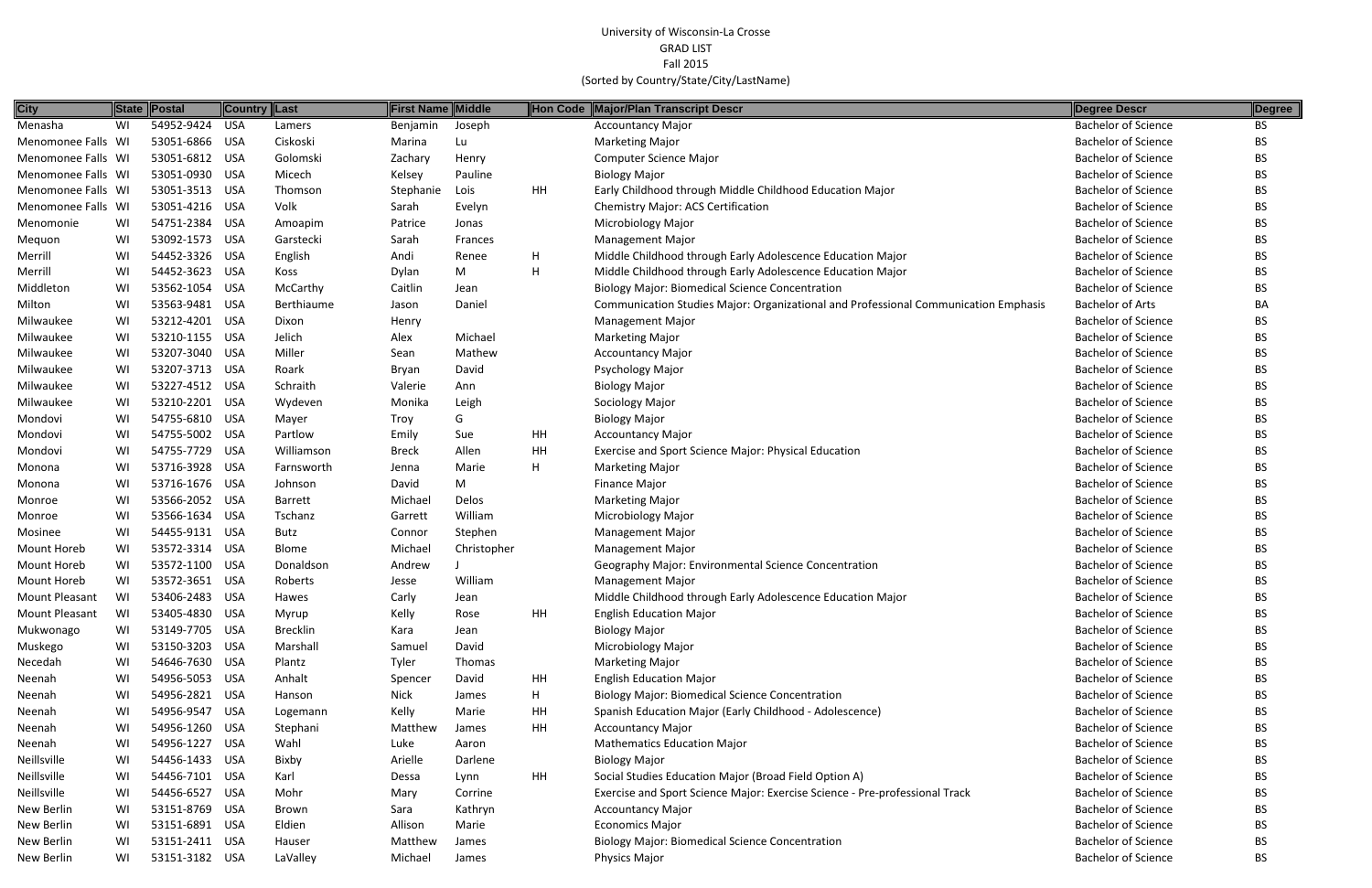| <b>City</b>  |    | State Postal   | <b>Country Last</b> |                 | <b>First Name Middle</b> |           | Hon Code | <b>Major/Plan Transcript Descr</b>                                                  | <b>Degree Descr</b>        | Degree    |
|--------------|----|----------------|---------------------|-----------------|--------------------------|-----------|----------|-------------------------------------------------------------------------------------|----------------------------|-----------|
| New Berlin   | WI | 53146-4401     | USA                 | Mcadams         | Benjamin                 | Wallace   | H        | <b>Computer Science Major</b>                                                       | <b>Bachelor of Science</b> | BS        |
| New Berlin   | WI | 53151-3163 USA |                     | Sufferling      | Sarah                    | Lynn      | HH       | Spanish Education Major (Early Childhood - Adolescence)                             | <b>Bachelor of Science</b> | BS        |
| New Glarus   | WI | 53574-0591 USA |                     | French          | Kalie                    | Kirsten   |          | <b>Clinical Exercise Physiology</b>                                                 | Master of Science          | MS        |
| New Glarus   | WI | 53574-9592 USA |                     | Moen            | Carlin                   | Alster    |          | <b>Biology Major</b>                                                                | <b>Bachelor of Science</b> | BS        |
| New Lisbon   | WI | 53950-9116 USA |                     | Marschall       | Janna                    | Marie     |          | Psychology Major                                                                    | <b>Bachelor of Science</b> | BS        |
| New London   | WI | 54961-2101 USA |                     | Schlais         | Andrew                   | Dale      |          | <b>Management Major</b>                                                             | <b>Bachelor of Science</b> | <b>BS</b> |
| New Richmond | WI | 54017-6027     | USA                 | Jenderny        | <b>Brooke</b>            | Nicole    | HH       | Middle Childhood through Early Adolescence Education Major                          | <b>Bachelor of Science</b> | <b>BS</b> |
| Norwalk      | WI | 54648-8115 USA |                     | Thomas          | Tyler                    | David     |          | Exercise and Sport Science Major: Physical Education                                | <b>Bachelor of Science</b> | BS        |
| Oconomowoc   | WI | 53066-6413 USA |                     | <b>Burnette</b> | Jenna                    | Marie     | H        | <b>Marketing Major</b>                                                              | <b>Bachelor of Science</b> | BS        |
| Oconomowoc   | WI | 53066-2105 USA |                     | Hammer          | Samuel                   | Michael   |          | <b>Economics Major</b>                                                              | <b>Bachelor of Science</b> | BS        |
| Oconomowoc   | WI | 53066-8629 USA |                     | Roemer          | Amelia                   | Marie     | H        | <b>Management Major</b>                                                             | <b>Bachelor of Science</b> | BS        |
| Oconomowoc   | WI | 53066-2253 USA |                     | Schnell         | Erich                    | William   |          | Communication Studies Major: Organizational and Professional Communication Emphasis | <b>Bachelor of Science</b> | BS        |
| Oconomowoc   | WI | 53066-1816 USA |                     | Schram          | Eric                     | Peter     |          | <b>Management Major</b>                                                             | <b>Bachelor of Science</b> | BS        |
| Oconomowoc   | WI | 53066-4262 USA |                     | Skufca          | <b>Brianna</b>           | Jean      |          | Psychology Major                                                                    | <b>Bachelor of Science</b> | BS        |
| Oconomowoc   | WI | 53066-1926 USA |                     | Smith           | Lesley                   | Ann       |          | Psychology Major                                                                    | <b>Bachelor of Science</b> | BS        |
| Onalaska     | WI | 54650-2402 USA |                     | <b>Berget</b>   | Katherine                | Mae       |          | Psychology Major                                                                    | <b>Bachelor of Arts</b>    | BA        |
| Onalaska     | WI | 54650-8433 USA |                     | Bowman          | Stephanie                | Ellen     |          | Middle Childhood through Early Adolescence Education Major                          | <b>Bachelor of Science</b> | BS        |
| Onalaska     | WI | 54650-9656 USA |                     | Cejka           | Benjamin                 | Robert    |          | <b>Management Major</b>                                                             | <b>Bachelor of Science</b> | BS        |
| Onalaska     | WI | 54650-9518 USA |                     | Helmers         | Stephanie                | Lea       | H        | <b>History Major</b>                                                                | <b>Bachelor of Science</b> | <b>BS</b> |
| Onalaska     | WI | 54650-3054 USA |                     | Holman          | Sunny                    | Lael      |          | <b>Management Major</b>                                                             | <b>Bachelor of Science</b> | <b>BS</b> |
| Onalaska     | WI | 54650-2035 USA |                     | Irish           | Taylor                   | Anne      | H        | <b>English Major: Rhetoric and Writing Emphasis</b>                                 | <b>Bachelor of Arts</b>    | ВA        |
| Onalaska     | WI | 54650-9023 USA |                     | La Liberte      | Mitchell                 | Steven    |          | Finance Major                                                                       | <b>Bachelor of Science</b> | BS        |
| Onalaska     | WI | 54650-3019 USA |                     | Lor             | Tony                     |           |          | <b>Information Systems Major</b>                                                    | <b>Bachelor of Science</b> | BS        |
| Onalaska     | WI | 54650-8646 USA |                     | Racicot         | Joseph                   | Paul      |          | Finance Major                                                                       | <b>Bachelor of Science</b> | BS        |
| Onalaska     | WI | 54650-3019 USA |                     | Sayaovong       | Sapphire                 | Victoria  |          | <b>English Major: Rhetoric and Writing Emphasis</b>                                 | <b>Bachelor of Arts</b>    | BA        |
| Onalaska     | WI | 54650-2127     | USA                 | Schill          | Kristine                 | Ann       |          | <b>School Health Education Major</b>                                                | <b>Bachelor of Science</b> | <b>BS</b> |
| Onalaska     | WI | 54650-3442 USA |                     | Schmitt         | Larry                    | Charles   | HH       | Philosophy Major                                                                    | <b>Bachelor of Science</b> | BS        |
| Onalaska     | WI | 54650-2842 USA |                     | Smith           | Jessika                  |           |          | Exercise and Sport Science: Human Performance                                       | <b>Master of Science</b>   | MS        |
| Onalaska     | WI | 54650-9757 USA |                     | Tuma            | Stephanie                |           |          | <b>Criminal Justice Minor</b>                                                       | <b>Bachelor of Science</b> | BS        |
| Onalaska     | WI | 54650-9757 USA |                     | Tuma            | Stephanie                |           |          | Sociology Major                                                                     | <b>Bachelor of Science</b> | ВS        |
| Onalaska     | WI | 54650-8420 USA |                     | Wilkins         | Thea                     | M         |          | <b>Occupational Therapy</b>                                                         | Master of Science          | MS        |
| Onalaska     | WI | 54650-9779 USA |                     | Zillmer         | Katlin                   | Virginia  | H        | <b>Computer Science Major</b>                                                       | <b>Bachelor of Science</b> | BS        |
| Oregon       | WI | 53575-3263 USA |                     | McGrath         | Jacob                    | William   | HH       | <b>Biology Major</b>                                                                | <b>Bachelor of Science</b> | BS        |
| Oshkosh      | WI | 54901-1593 USA |                     | Heitman         | Jill                     | Marie     | HH       | Psychology Major                                                                    | <b>Bachelor of Science</b> | BS        |
| Oshkosh      | WI | 54902-6745 USA |                     | Probst          | Lauren                   | Nicole    |          | <b>Clinical Exercise Physiology</b>                                                 | <b>Master of Science</b>   | MS        |
| Oshkosh      | WI | 54904-9338 USA |                     | Vidmar          | Greg                     |           |          | <b>Marketing Major</b>                                                              | <b>Bachelor of Science</b> | BS        |
| Osseo        | WI | 54758-9125 USA |                     | Skoyen          | Kelsey                   | Aleda     |          | <b>Biology Major: Environmental Science Concentration</b>                           | <b>Bachelor of Science</b> | BS        |
| Osseo        | WI | 54758-7829 USA |                     | Steen           | Tess                     | Marie     | H        | <b>Therapeutic Recreation Major</b>                                                 | <b>Bachelor of Science</b> | <b>BS</b> |
| Palmyra      | WI | 53156-9614 USA |                     | Wagner          | Amanda                   | Ashley    | H        | Early Childhood through Middle Childhood Education Major                            | <b>Bachelor of Science</b> | BS        |
| Park Falls   | WI | 54552-8924 USA |                     | Carden          | Cody                     | Joesph    |          | <b>Biology Major: Aquatic Science Concentration</b>                                 | <b>Bachelor of Science</b> | BS        |
| Park Falls   | WI | 54552-8966 USA |                     | Townsend        | Tiffany                  | Chene     | H        | Music Major: Choral Emphasis                                                        | <b>Bachelor of Science</b> | BS.       |
| Plover       | WI | 54467-2265 USA |                     | <b>Barnes</b>   | Joshua                   | George    |          | <b>Master of Business Administration</b>                                            | Master of Business Admin   | MBA       |
| Plover       | WI | 54467-2226 USA |                     | Giese           | Clayton                  | Gordon    |          | <b>Marketing Major</b>                                                              | <b>Bachelor of Science</b> | BS.       |
| Plover       | WI | 54467-9002 USA |                     | Shulfer         | Megan                    | Lee       | H.       | Middle Childhood through Early Adolescence Education Major                          | <b>Bachelor of Science</b> | BS        |
| Plum City    | WI | 54761-8822 USA |                     | Ike             | Taylor                   | Kay       | H        | Early Childhood through Middle Childhood Education Major                            | <b>Bachelor of Science</b> | <b>BS</b> |
| Plymouth     | WI | 53073-4026 USA |                     | Schlichting     | Sarah                    | Elizabeth |          | <b>Finance Major</b>                                                                | <b>Bachelor of Science</b> | <b>BS</b> |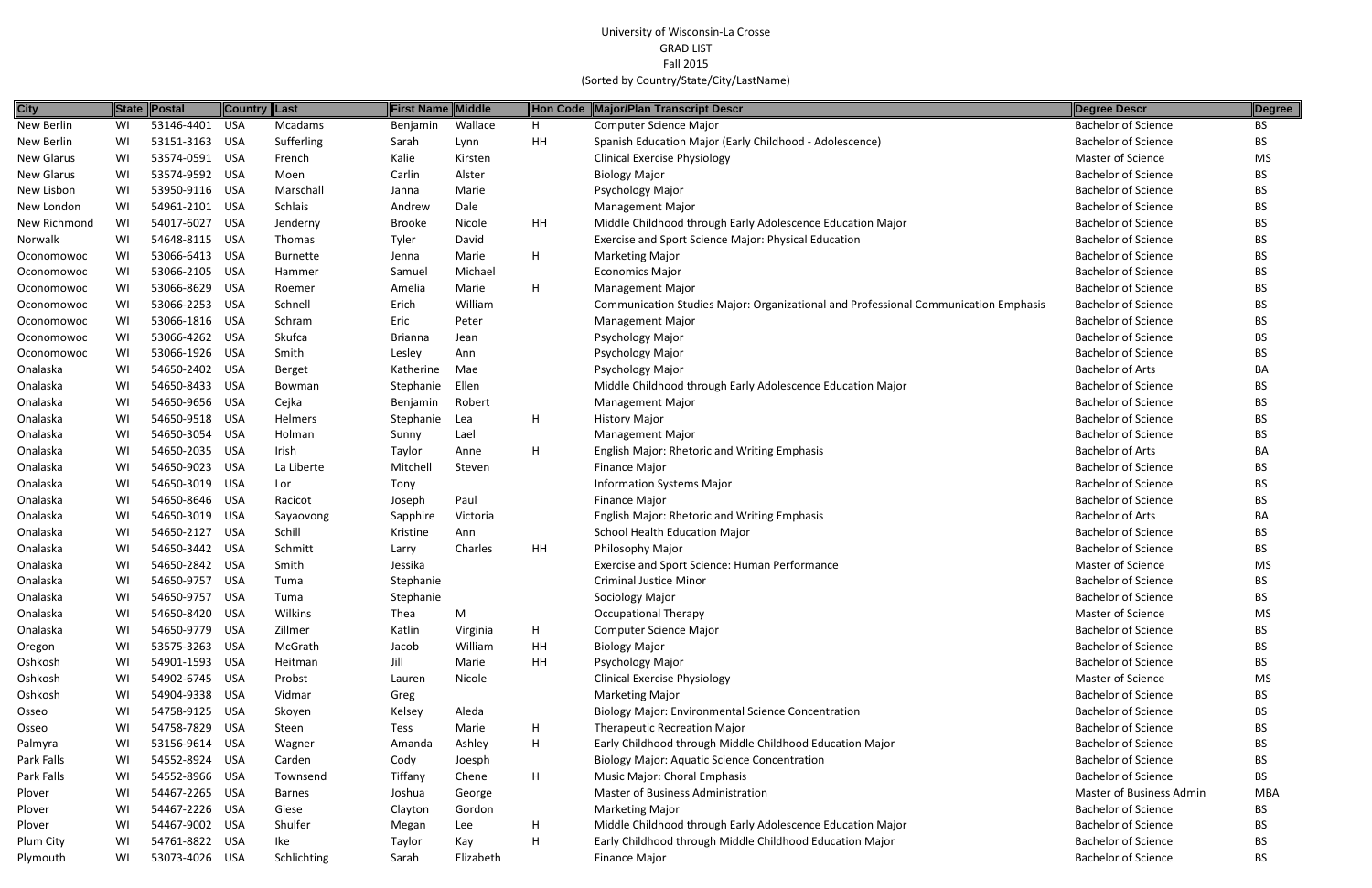| <b>City</b>          |    | State Postal   | ∥Country ∥Last |                 | <b>First Name Middle</b> |              |    | Hon Code Major/Plan Transcript Descr                                                | Degree Descr               | Degree    |
|----------------------|----|----------------|----------------|-----------------|--------------------------|--------------|----|-------------------------------------------------------------------------------------|----------------------------|-----------|
| Port Washington      | WI | 53074-1235 USA |                | Leiviska        | Rebeca                   | Marie        |    | Communication Studies Major: Organizational and Professional Communication Emphasis | <b>Bachelor of Arts</b>    | BA        |
| Port Washington      | WI | 53074-1719 USA |                | Roden           | Julia                    | Elsa         | H  | <b>History Major</b>                                                                | <b>Bachelor of Science</b> | <b>BS</b> |
| Portage              | WI | 53901-2045 USA |                | Martin          | Jocelyn                  | Rae          |    | <b>Biology Major</b>                                                                | <b>Bachelor of Science</b> | <b>BS</b> |
| Potosi               | WI | 53820-9714 USA |                | Keene           | Rebecca                  | Ann          | HH | Middle Childhood through Early Adolescence Education Major                          | <b>Bachelor of Science</b> | <b>BS</b> |
| Poynette             | WI | 53955-8558 USA |                | Blumenstein     | Taylor                   | Jon          | HH | Geography Major: Geographic Information Science Concentration                       | <b>Bachelor of Science</b> | <b>BS</b> |
| Prairie du Chien     | WI | 53821-2536 USA |                | Coon            | Katy                     | Jolene       | H  | Psychology Major                                                                    | <b>Bachelor of Science</b> | BS.       |
| Prairie du Chien     | WI | 53821-1925 USA |                | Kozelka         | Blayne                   | Scott        | HH | <b>Biology Major: Biomedical Science Concentration</b>                              | <b>Bachelor of Science</b> | <b>BS</b> |
| Prairie du Chien     | WI | 53821-3048 USA |                | Riebe           | Anne                     | Marie        | HH | Early Childhood through Middle Childhood Education Major                            | <b>Bachelor of Science</b> | BS.       |
| Prairie du Sac       | WI | 53578-9729 USA |                | Henn            | Andrew                   | Scott        |    | Geography Major: Geographic Information Science Concentration                       | <b>Bachelor of Science</b> | BS        |
| Princeton            | WI | 54968-8850 USA |                | Doro            | Katherine                |              |    | <b>Clinical Exercise Physiology</b>                                                 | Master of Science          | <b>MS</b> |
| Pulaski              | WI | 54162-7460 USA |                | <b>Bartels</b>  | Ryan                     | Thomas       |    | <b>Marketing Major</b>                                                              | <b>Bachelor of Science</b> | <b>BS</b> |
| Racine               | WI | 53402-2162 USA |                | Andersen        | Matthew                  | Joel         |    | <b>Economics Major</b>                                                              | <b>Bachelor of Science</b> | <b>BS</b> |
| Racine               | WI | 53402-1390 USA |                | Muzia           | Laura                    | M            |    | Early Childhood through Middle Childhood Education Major                            | <b>Bachelor of Science</b> | <b>BS</b> |
| Racine               | WI | 53402-1785 USA |                | Rittgers        | Michael                  | Joseph       | H  | <b>Management Major</b>                                                             | <b>Bachelor of Science</b> | BS        |
| Racine               | WI | 53402-1819 USA |                | Schuttler       | Ethan                    | Joseph       |    | Finance Major                                                                       | <b>Bachelor of Science</b> | <b>BS</b> |
| Reedsburg            | WI | 53959-9508 USA |                | Jorandby        | Nathan                   | Robert       |    | <b>Marketing Major</b>                                                              | <b>Bachelor of Science</b> | <b>BS</b> |
| Reedsburg            | WI | 53959-9755 USA |                | Sorenson        | Garet                    | Brit         |    | Spanish Education Major (Early Childhood - Adolescence)                             | <b>Bachelor of Science</b> | <b>BS</b> |
| Rice Lake            | WI | 54868-1207 USA |                | Bohn            | Kevin                    | Pharis       | HH | Exercise and Sport Science Major: Exercise Science - Pre-professional Track         | <b>Bachelor of Science</b> | <b>BS</b> |
| Rice Lake            | WI | 54868-9711 USA |                | Solum           | Nicholas                 | Wayne        |    | Exercise and Sport Science Major: Exercise Science - Pre-professional Track         | <b>Bachelor of Science</b> | <b>BS</b> |
| <b>River Falls</b>   | WI | 54022-5630 USA |                | Helling         | Claire                   | Suzanne      |    | Communication Studies Major: Organizational and Professional Communication Emphasis | <b>Bachelor of Arts</b>    | BA        |
| Roberts              | WI | 54023-4500 USA |                | Rohl            | Kayla                    | Jean         |    | <b>Biology Major</b>                                                                | <b>Bachelor of Science</b> | <b>BS</b> |
| Rubicon              | WI | 53078-9760 USA |                | Beine           | Megan                    | Ashley       | H  | <b>Biology Major</b>                                                                | <b>Bachelor of Science</b> | <b>BS</b> |
| Sauk City            | WI | 53583-9546 USA |                | <b>Breunig</b>  | Nicole                   | Amber        |    | <b>Management Major</b>                                                             | <b>Bachelor of Science</b> | <b>BS</b> |
| Saukville            | WI | 53080-2226 USA |                | Albrecht        | Emily                    | Lynn         | H  | <b>Accountancy Major</b>                                                            | <b>Bachelor of Science</b> | <b>BS</b> |
| Scandinavia          | WI | 54977-9291 USA |                | Kroseberg       | Molly                    | Anne         | H  | Middle Childhood through Early Adolescence Education Major                          | <b>Bachelor of Science</b> | BS.       |
| Seymour              | WI | 54165-8875 USA |                | Skogman         | Calahan                  | Wade         | HH | Theatre Arts Major: Performance Emphasis                                            | <b>Bachelor of Arts</b>    | BA        |
| Shawano              | WI | 54166-3036 USA |                | Marquardt       | Madeline                 | Nicole       | H  | English Major: Rhetoric and Writing Emphasis                                        | <b>Bachelor of Arts</b>    | BA        |
| Sheboygan Falls      | WI | 53085-1099 USA |                | Beeck           | Allison                  | Leigh        | H  | Finance Major                                                                       | <b>Bachelor of Science</b> | <b>BS</b> |
| Sheboygan Falls      | WI | 53085-2503 USA |                | Bimmel          | David                    | Jon          |    | Finance Major: Risk, Insurance and Financial Planning Concentration                 | <b>Bachelor of Science</b> | BS.       |
| Shullsburg           | WI | 53586-9657 USA |                | Korish          | Jacob                    | Tyler        | H  | <b>Biology Major</b>                                                                | <b>Bachelor of Science</b> | BS        |
| Slinger              | WI | 53086-9598 USA |                | <b>Belling</b>  | Alyssa                   | Kathryn      |    | <b>Biology Major</b>                                                                | <b>Bachelor of Science</b> | BS.       |
| Slinger              | WI | 53086-9368 USA |                | Merk            | Jacob                    | Kenneth      | H  | <b>Accountancy Major</b>                                                            | <b>Bachelor of Science</b> | BS.       |
| Sparta               | WI | 54656-2258 USA |                | Anderson        | Koni                     | Marie        | H  | Early Childhood through Middle Childhood Education Major                            | <b>Bachelor of Science</b> | <b>BS</b> |
| Sparta               | WI | 54656-8247 USA |                | <b>Betts</b>    | James                    | Mcbride      |    | Sociology Major                                                                     | <b>Bachelor of Science</b> | BS.       |
| Sparta               | WI | 54656-1445 USA |                | <b>Bisinger</b> | Jacob                    | Louis        |    | Finance Major                                                                       | <b>Bachelor of Science</b> | BS        |
| Sparta               | WI | 54656-3480 USA |                | Hutson          | Kyle                     | Timothy      |    | <b>Biology Education Major</b>                                                      | <b>Bachelor of Science</b> | <b>BS</b> |
| Sparta               | WI | 54656-1523 USA |                | Kohls           | Tyler                    | Jay          |    | <b>Occupational Therapy</b>                                                         | Master of Science          | <b>MS</b> |
| Sparta               | WI | 54656-1117 USA |                | Nugent          | Colin                    | Miller       |    | Early Childhood through Middle Childhood Education Major                            | <b>Bachelor of Science</b> | BS.       |
| Sparta               | WI | 54656-4405 USA |                | Stoffregen      | Megan                    | Elizabeth    | HH | <b>Community Health Education Major</b>                                             | <b>Bachelor of Science</b> | BS.       |
| <b>Spring Green</b>  | WI | 53588-9035 USA |                | Liegel          | Haylie                   | Ann          |    | <b>Occupational Therapy</b>                                                         | Master of Science          | MS        |
| <b>Spring Valley</b> | WI | 54767-8221 USA |                | Dangeur         | Signey                   | Mai          |    | <b>Biology Major</b>                                                                | <b>Bachelor of Science</b> | BS.       |
| Stoddard             | WI | 54658-0275 USA |                | Ashlin          | Samantha                 | Jo           | H  | Early Childhood through Middle Childhood Education Major                            | <b>Bachelor of Science</b> | <b>BS</b> |
| Stoughton            | WI | 53589-3253 USA |                | Klein           | Shannon                  | Kay          |    | <b>Biology Major</b>                                                                | <b>Bachelor of Science</b> | <b>BS</b> |
| Stratford            | WI | 54484-9549 USA |                | Haffenbredl     | Tiara                    | Leigh        | H  | English Major: Literature Emphasis                                                  | <b>Bachelor of Arts</b>    | BA        |
| <b>Sturgeon Bay</b>  | WI | 54235-9066 USA |                | Askins          | Erik                     | Jens         |    | <b>Chemistry Major: ACS Certification</b>                                           | <b>Bachelor of Science</b> | <b>BS</b> |
| Suamico              | WI | 54313-8745 USA |                | Linskens        | Michael                  | <b>Brian</b> |    | Finance Major                                                                       | <b>Bachelor of Science</b> | <b>BS</b> |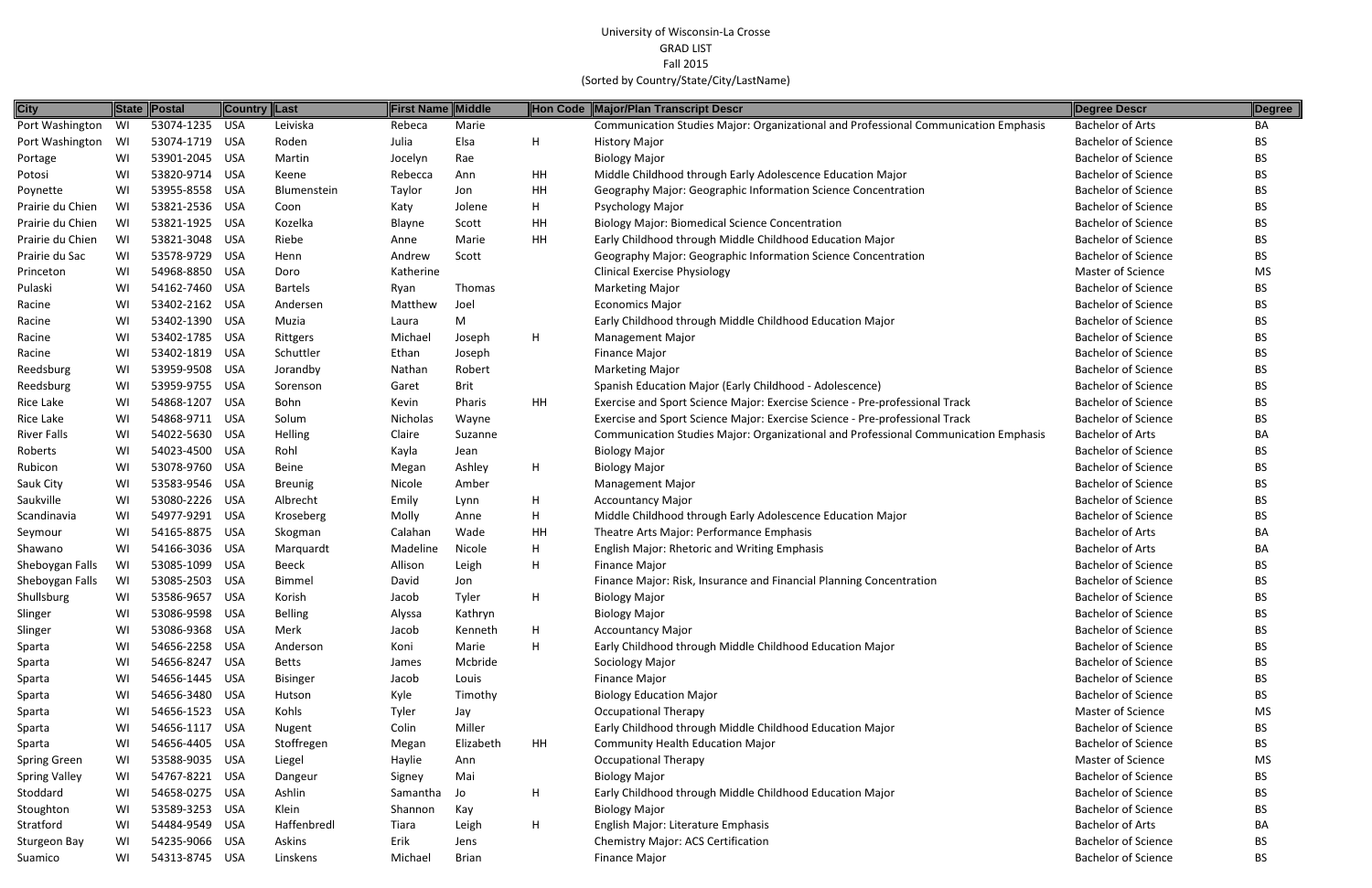| <b>City</b>       |    | State Postal   | <b>Country Last</b> |                     | <b>First Name Middle</b> |           |   | Hon Code Major/Plan Transcript Descr                                        | Degree Descr               | Degree    |
|-------------------|----|----------------|---------------------|---------------------|--------------------------|-----------|---|-----------------------------------------------------------------------------|----------------------------|-----------|
| Sun Prairie       | WI | 53590-8800     | USA                 | Hanson              | Cody                     | Michael   |   | <b>Finance Major</b>                                                        | <b>Bachelor of Science</b> | ВS        |
| Sun Prairie       | WI | 53590-9787 USA |                     | Hetzel              | Kathleen                 | Ann       |   | Psychology Major                                                            | <b>Bachelor of Science</b> | <b>BS</b> |
| Sun Prairie       | WI | 53590-1435 USA |                     | Klas                | Alexis                   | Suzanne   |   | <b>Therapeutic Recreation Major</b>                                         | <b>Bachelor of Science</b> | ВS        |
| Sun Prairie       | WI | 53590-1344 USA |                     | Lee                 | Alison                   | Christine | H | <b>Community Health Education Major</b>                                     | <b>Bachelor of Science</b> | BS.       |
| Sun Prairie       | WI | 53590-2460 USA |                     | Reindl              | Andrew                   | Nicholas  |   | <b>Accountancy Major</b>                                                    | <b>Bachelor of Science</b> | BS.       |
| Sun Prairie       | WI | 53590-1720 USA |                     | Snyder              | Sarah                    | Elizabeth |   | <b>Management Major</b>                                                     | <b>Bachelor of Science</b> | BS.       |
| Superior          | WI | 54880-7630 USA |                     | Engen               | Mallory                  | Rose      |   | <b>Clinical Exercise Physiology</b>                                         | Master of Science          | MS        |
| Sussex            | WI | 53089-2275 USA |                     | Anderson            | Kirsten                  |           |   | <b>Nutrition Minor</b>                                                      | <b>Bachelor of Science</b> | ВS        |
| Sussex            | WI | 53089-2275 USA |                     | Anderson            | Kirsten                  |           |   | <b>Biology Major</b>                                                        | <b>Bachelor of Science</b> | ВS        |
| Sussex            | WI | 53089-2432 USA |                     | Fricker             | Katie                    | Lee       |   | Psychology Major                                                            | <b>Bachelor of Science</b> | BS.       |
| Sussex            | WI | 53089-1853 USA |                     | Kenzler             | Kara                     | Ann       |   | <b>Occupational Therapy</b>                                                 | Master of Science          | <b>MS</b> |
| Sussex            | WI | 53089-1856 USA |                     | Pendergast          | Jordan                   | Francis   |   | <b>Biology Major: Biomedical Science Concentration</b>                      | <b>Bachelor of Science</b> | BS.       |
| Thiensville       | WI | 53092-1610 USA |                     | Martin              | Thomas                   | Owen      |   | <b>Economics Major</b>                                                      | <b>Bachelor of Science</b> | ВS        |
| Tomah             | WI | 54660-2632 USA |                     | Hilson              | Carrie                   | Ann       |   | Art Major                                                                   | <b>Bachelor of Science</b> | ВS        |
| Tomah             | WI | 54660-1238 USA |                     | Nofsinger           | Alicia                   | Marie     |   | <b>Management Major</b>                                                     | <b>Bachelor of Science</b> | BS.       |
| Tomah             | WI | 54660-4386 USA |                     | Von Haden           | Tyler                    | Donald    |   | <b>Mathematics Education Major</b>                                          | <b>Bachelor of Science</b> | ВS        |
| Tomahawk          | WI | 54487-1748 USA |                     | Daigle              | Garrett                  | Lee       |   | <b>Marketing Major</b>                                                      | <b>Bachelor of Science</b> | BS.       |
| Trempealeau       | WI | 54661-6203 USA |                     | Hagen               | Dylan                    | Reiss     |   | <b>Political Science Major</b>                                              | <b>Bachelor of Science</b> | BS.       |
| Trempealeau       | WI | 54661-7208 USA |                     | Johnson             | Zackariah                | Michael   |   | Finance Major                                                               | <b>Bachelor of Science</b> | BS.       |
| Trevor            | WI | 53179-9718 USA |                     | Bastean             | Kyle                     | Paul      |   | <b>Biology Major</b>                                                        | <b>Bachelor of Science</b> | BS.       |
| <b>Two Rivers</b> | WI | 54241-9543 USA |                     | Schnell             | Dominique                | Marie     |   | Psychology Major                                                            | <b>Bachelor of Science</b> | ВS        |
| Verona            | WI | 53593-8010 USA |                     | Hamilton            | James                    | Clark     |   | <b>Economics Major</b>                                                      | <b>Bachelor of Science</b> | ВS        |
| Verona            | WI | 53593-8016 USA |                     | MacFarlane          | Scott                    | Gerald    |   | Microbiology Major: Biomedical Concentration                                | <b>Bachelor of Science</b> | BS.       |
| Verona            | WI | 53593-2241 USA |                     | Mulligan            | James                    | Jonathan  | H | Computer Science Major                                                      | <b>Bachelor of Science</b> | BS.       |
| Verona            | WI | 53593-2126 USA |                     | Noltemeyer          | Cory                     | Joseph    |   | <b>Chemistry Major</b>                                                      | <b>Bachelor of Science</b> | BS.       |
| Verona            | WI | 53593-8227 USA |                     | Riebau              | Hannah                   | Jenae     |   | <b>Marketing Major</b>                                                      | <b>Bachelor of Science</b> | ВS        |
| Verona            | WI | 53593-2251 USA |                     | Zaman               | Saba                     | Naurose   |   | English Major: Literature Emphasis                                          | <b>Bachelor of Arts</b>    | BA        |
| Viroqua           | WI | 54665-2017 USA |                     | Favor               | Frederick                | Logan     |   | <b>Management Major</b>                                                     | <b>Bachelor of Science</b> | ВS        |
| Viroqua           | WI | 54665-7084 USA |                     | Yanske              | Alyssa                   | Lea       |   | Middle Childhood through Early Adolescence Education Major                  | <b>Bachelor of Science</b> | ВS        |
| Viroqua           | WI | 54665-7084 USA |                     | Yanske              | Nicholas                 | Allen     |   | Exercise and Sport Science Major: Physical Education                        | <b>Bachelor of Science</b> | BS        |
| Wales             | WI | 53183-9540 USA |                     | Dwyer               | Conor                    | Patirck   |   | <b>Public Administration Major</b>                                          | <b>Bachelor of Science</b> | BS        |
| Walworth          | WI | 53184-9689 USA |                     | Abel                | Sarah                    | Anne      | H | <b>Communication Studies Major: Broadcast and Digital Media Emphasis</b>    | <b>Bachelor of Arts</b>    | BA.       |
| Waterloo          | WI | 53594-1410 USA |                     | Hennessy            | Logan                    | Elizabeth |   | Early Childhood through Middle Childhood Education Major                    | <b>Bachelor of Science</b> | ВS        |
| Watertown         | WI | 53098-1217 USA |                     | Gifford             | Kaeley                   | Jo        |   | <b>School Health Education Major</b>                                        | <b>Bachelor of Science</b> | BS        |
| Watertown         | WI | 53098-4561 USA |                     | Sokovich            | Joseph                   | Eugene    |   | <b>Accountancy Major</b>                                                    | <b>Bachelor of Science</b> | ВS        |
| Waukesha          | WI | 53186-8866 USA |                     | Kapitan             | Kaitlin                  | Larissa   |   | <b>Biology Major</b>                                                        | <b>Bachelor of Science</b> | BS        |
| Waukesha          | WI | 53189-9767 USA |                     | Sandall             | Cori                     | Nicole    |   | Spanish Major                                                               | <b>Bachelor of Arts</b>    | BА        |
| Waukesha          | WI | 53186-5543 USA |                     | Streater            | Daniel                   | Hunter    |   | <b>Chemistry Major</b>                                                      | <b>Bachelor of Science</b> | ВS        |
| Waunakee          | WI | 53597-1920 USA |                     | Miller              | <b>Brooke</b>            | Marie     |   | <b>Marketing Major</b>                                                      | <b>Bachelor of Science</b> | ВS        |
| Waunakee          | WI | 53597-2329 USA |                     | Olson               | Stephanie                | Jo        |   | <b>Medical Dosimetry</b>                                                    | Master of Science          | MS        |
| Waupaca           | WI | 54981-5929 USA |                     | Carlson             | Zach                     | Douglas   |   | <b>History Major</b>                                                        | <b>Bachelor of Science</b> | ВS        |
| Waupaca           | WI | 54981-8364 USA |                     | Leonard             | Amanda                   | Jean      | H | Exercise and Sport Science Major: Exercise Science - Pre-professional Track | <b>Bachelor of Science</b> | ВS        |
| Waupaca           | WI | 54981-2008 USA |                     | Lewis               | Orry                     | Scott     |   | <b>Biology Major</b>                                                        | <b>Bachelor of Science</b> | BS        |
| Waupun            | WI | 53963-2026 USA |                     | <b>Bossenbroeck</b> | Tara                     | Marie     |   | Psychology Major                                                            | <b>Bachelor of Science</b> | BS        |
| Wausau            | WI | 54403-3058 USA |                     | Bohm                | Samantha                 | Leigh     |   | Exercise and Sport Science Major: Exercise Science - Pre-professional Track | <b>Bachelor of Science</b> | BS.       |
| Wausau            | WI | 54401-8247 USA |                     | Check               | Brittany                 |           |   | <b>Medical Dosimetry</b>                                                    | Master of Science          | MS.       |

| <b>Degree Descr</b>        | Degree     |
|----------------------------|------------|
| <b>Bachelor of Science</b> | ΒS         |
| <b>Bachelor of Science</b> | ВS         |
| <b>Bachelor of Science</b> | ΒS         |
| <b>Bachelor of Science</b> | ΒS         |
| <b>Bachelor of Science</b> | BS         |
| <b>Bachelor of Science</b> | ΒS         |
| <b>Master of Science</b>   | MS         |
| <b>Bachelor of Science</b> | BS.        |
| <b>Bachelor of Science</b> | BS         |
| <b>Bachelor of Science</b> | ΒS         |
| <b>Master of Science</b>   | MS         |
| <b>Bachelor of Science</b> | BS         |
| <b>Bachelor of Science</b> | ΒS         |
| <b>Bachelor of Science</b> | BS         |
| <b>Bachelor of Science</b> | ΒS         |
| <b>Bachelor of Science</b> | ΒS         |
| <b>Bachelor of Science</b> | ΒS         |
| <b>Bachelor of Science</b> | ΒS         |
| <b>Bachelor of Science</b> | <b>BS</b>  |
| <b>Bachelor of Science</b> | ΒS         |
| <b>Bachelor of Science</b> | ВS         |
| <b>Bachelor of Science</b> | ΒS         |
| <b>Bachelor of Science</b> | BS         |
| <b>Bachelor of Science</b> | BS         |
| <b>Bachelor of Science</b> | ΒS         |
| <b>Bachelor of Science</b> | BS         |
| <b>Bachelor of Arts</b>    | BА         |
| <b>Bachelor of Science</b> | ВS         |
| <b>Bachelor of Science</b> | ΒS         |
| <b>Bachelor of Science</b> | BS         |
| <b>Bachelor of Science</b> | ВS         |
| <b>Bachelor of Arts</b>    | BA         |
| <b>Bachelor of Science</b> | BS         |
| <b>Bachelor of Science</b> | ΒS         |
| <b>Bachelor of Science</b> | BS         |
| <b>Bachelor of Science</b> | BS         |
| <b>Bachelor of Arts</b>    | BA         |
| <b>Bachelor of Science</b> | BS         |
| <b>Bachelor of Science</b> | ΒS         |
| <b>Master of Science</b>   | MS         |
| <b>Bachelor of Science</b> | BS         |
| <b>Bachelor of Science</b> | ΒS         |
| <b>Bachelor of Science</b> | BS         |
| <b>Bachelor of Science</b> | ΒS         |
| <b>Bachelor of Science</b> | BS         |
| Master of Science          | <b>NAC</b> |